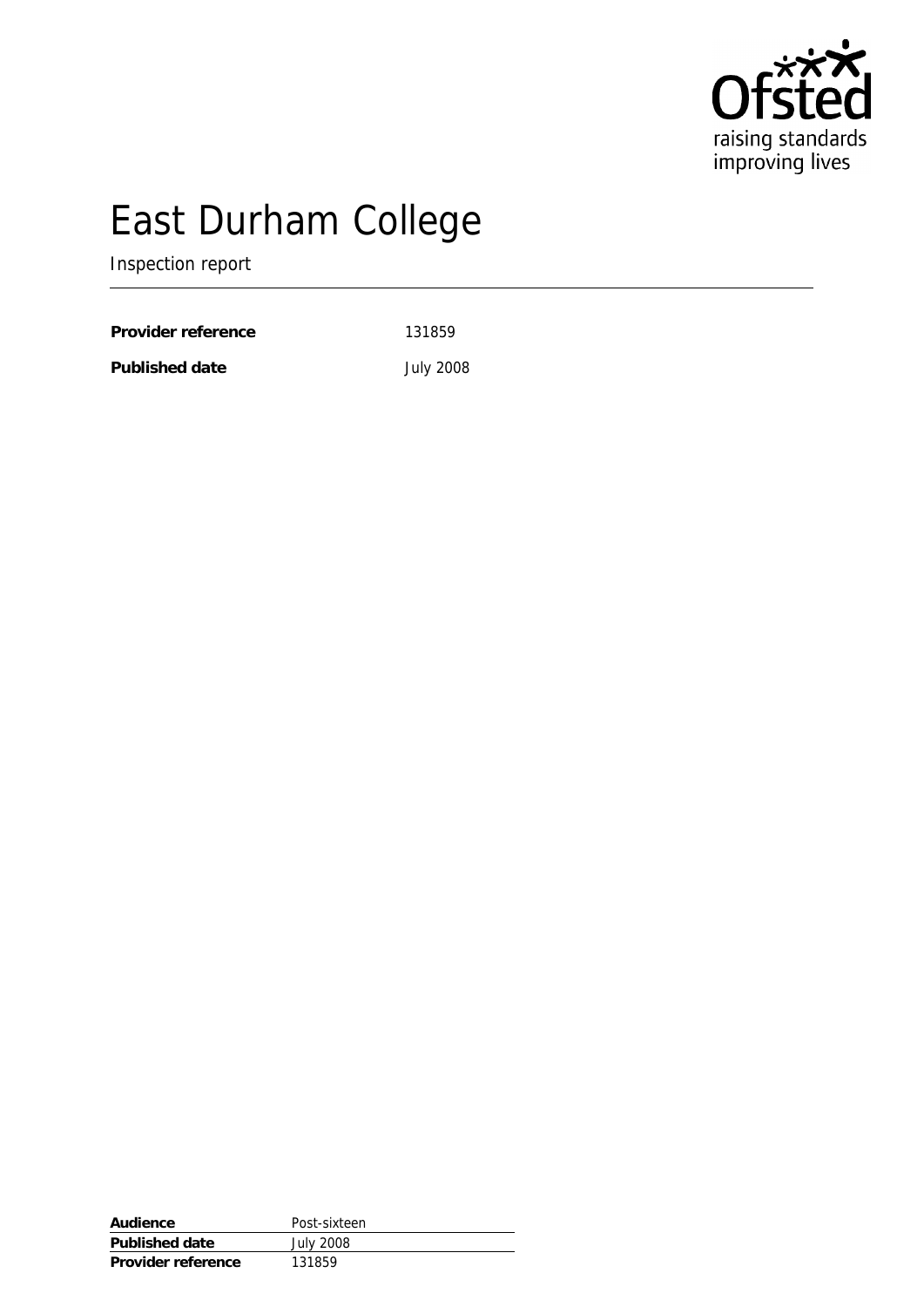### **Contents**

| Background information                  | 3  |
|-----------------------------------------|----|
| Summary of grades awarded               | 5  |
| Overall judgement                       | 6  |
| Key strengths and areas for improvement |    |
| Main findings                           | 9  |
| Sector subject reports                  | 13 |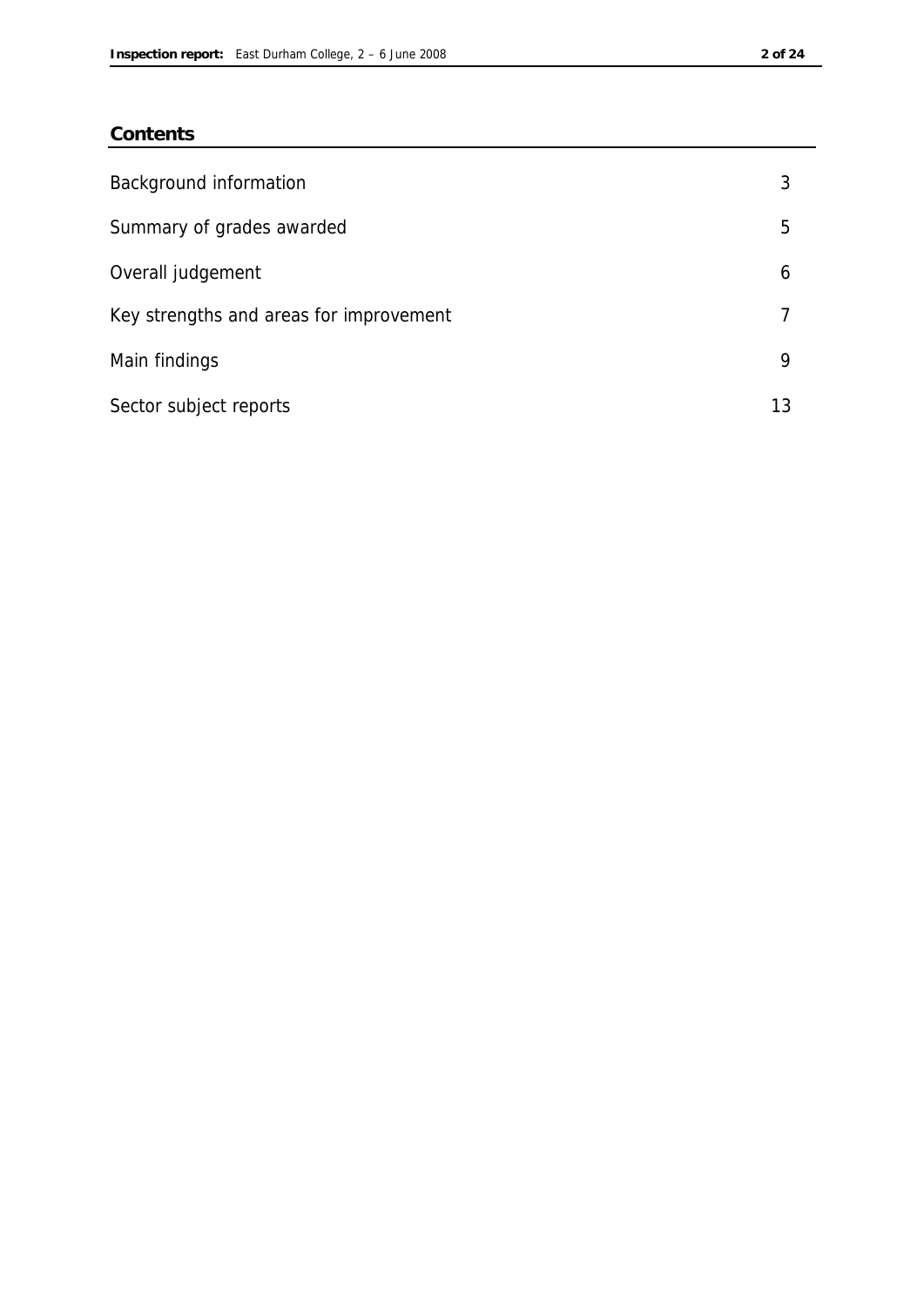# **Background information**

# **Inspection judgements**

#### **Grading**

Inspectors use a four-point scale to summarise their judgements about achievement and standards, the quality of provision, and leadership and management, which includes a grade for equality of opportunity.

The descriptors for the four grades are:

- grade 1 outstanding
- $grade 2 good$
- grade 3 satisfactory
- grade 4 inadequate

Further information can be found on how inspection judgements are made at www.ofsted.gov.uk.

### **Scope of the inspection**

In deciding the scope of this inspection, inspectors took account of: the provider's most recent self-assessment report and development plans; comments from the local Learning and Skills Council (LSC) or other funding body; and where appropriate the previous inspection report (www.ofsted.gov.uk); reports from the inspectorate annual assessment visits or quality monitoring inspection; and data on learners and their achievement over the period since the last inspection. This inspection focused on the following aspects:

- overall effectiveness of the organisation and its capacity to improve further
- achievement and standards
- quality of provision
- leadership and management
- specialist provision in: construction, information and communication technology (ICT), hairdressing and beauty, Skills for Life.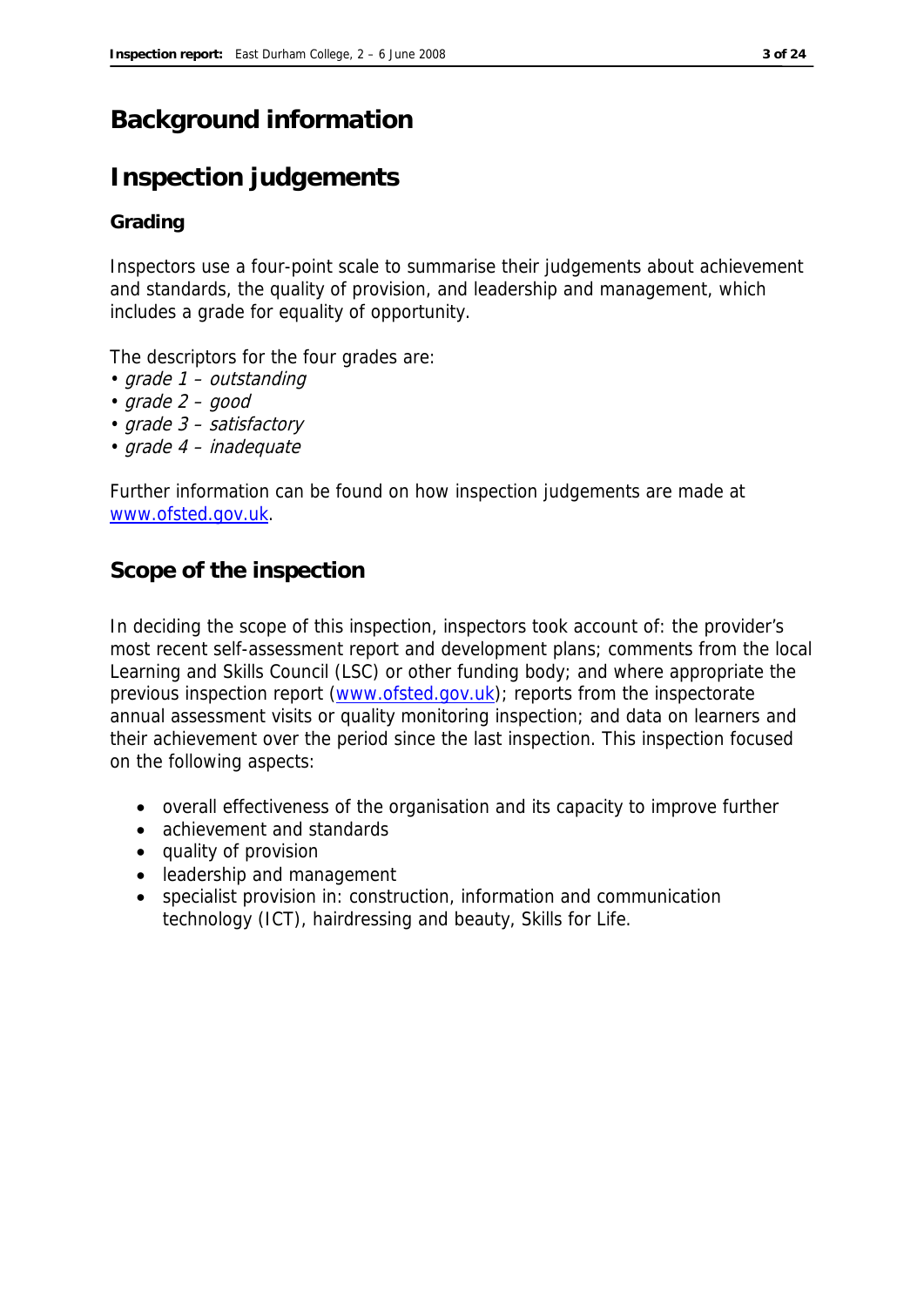## **Description of the provider**

- 1. East Durham College is a medium-sized further education college with three main centres: Burnhope Way, Howletch in Peterlee and the Houghall site (formerly Durham College of Agriculture and Horticulture) in the city of Durham. Courses are also provided at a number of community venues in East Durham and there is a significant amount of delivery within the workplace. There is provision in 14 of the 15 sector subject areas funded by the Learning and Skills Council (LSC). The college had 2,864 full-time enrolments and 7,400 part-time enrolments in 2006/07. Around 80% of the full-time students and 7% of the part-time students were aged 16 to 18. Approximately 83% of enrolments of 16 to 18 year olds and 84% of those of adults were on courses at levels 1 and 2. The college has 169 work-based learners, of whom 16% are advanced apprentices and 84% apprentices. There are no work-based learning (WBL) students following a national vocational qualification (NVQ) course only route. The apprentices and advanced apprentices are training in land-based industries, engineering and manufacturing technology, business administration and management, bricklaying, joinery and hairdressing. There have been 105 Entry to Employment (E2E) starts with an average of 27 on the programme at any one time.
- 2. The provision in Peterlee primarily serves the population in the eastern part of the county. Within that area there are five 11 to 16 schools, a 5 to 18 special school and an 11 to 18 denominational Roman Catholic secondary school. The land-based provision at the Houghall centre in Durham serves the region as a whole. The college's extensive workforce development activities are regionally focused, with specialisation in the care sector and in food manufacture and processing. East Durham is one of the most deprived areas in England and suffered severely from the demise of the coal mining industry. Academic achievement at Key Stage 4 in County Durham is low. The college's mission is: "Delivering Excellence in Learning". A new and extensive college building project will be complete in January 2009.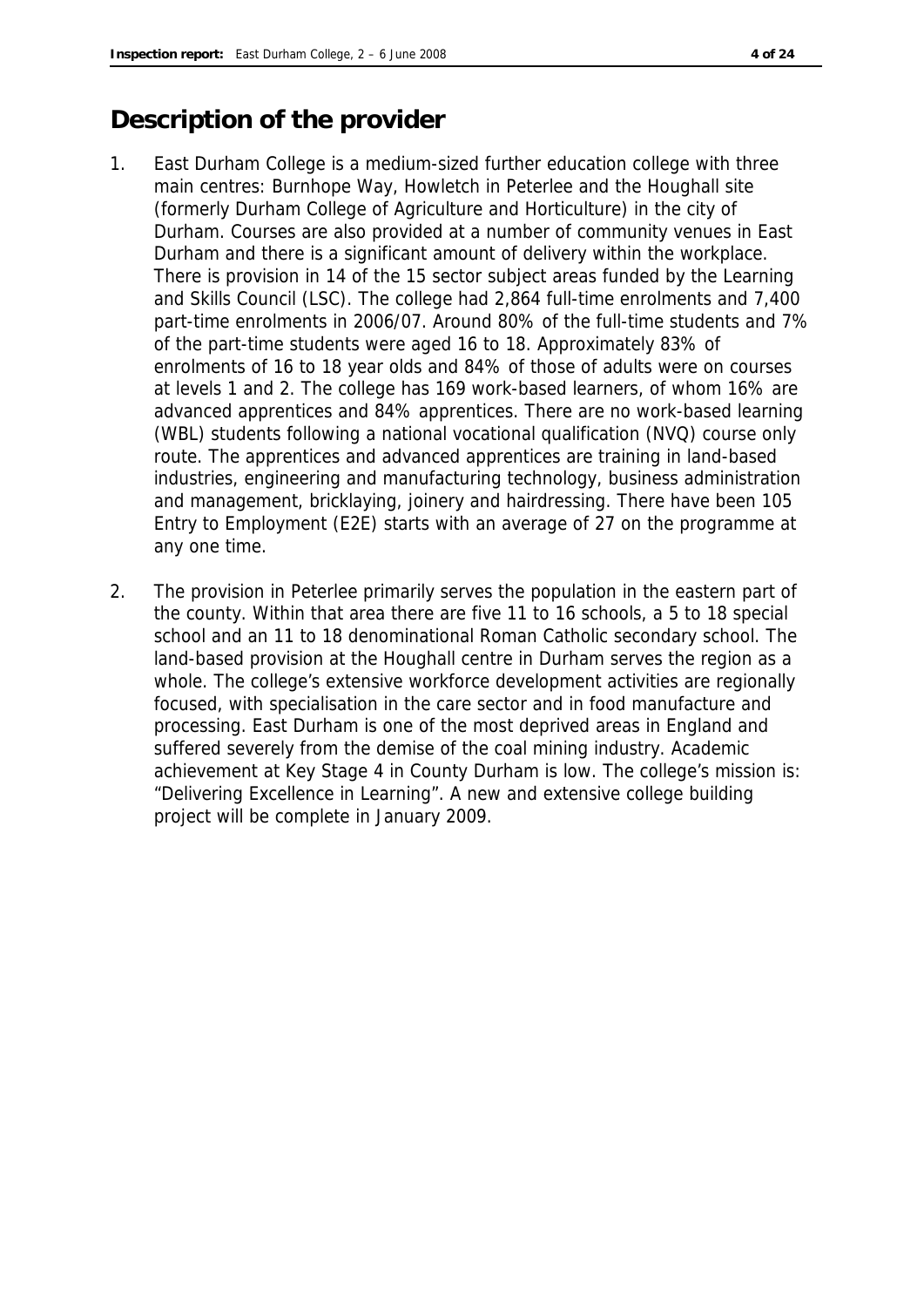# **Summary of grades awarded**

| Effectiveness of provision               | Good: Grade 2              |
|------------------------------------------|----------------------------|
|                                          |                            |
| Capacity to improve                      | Outstanding: Grade 1       |
|                                          |                            |
| Achievement and standards                | Outstanding: Grade 1       |
|                                          |                            |
| Quality of provision                     | Good: Grade 2              |
|                                          |                            |
| Leadership and management                | Good: Grade 2              |
|                                          |                            |
| Equality of opportunity                  | Good: Contributory Grade 2 |
|                                          |                            |
|                                          |                            |
| Sector subject areas                     |                            |
|                                          |                            |
| Construction                             | Satisfactory: Grade 3      |
|                                          |                            |
| Information and communication technology | Good: Grade 2              |
|                                          |                            |
| Hairdressing and beauty                  | Good: Grade 2              |
|                                          |                            |
| Skills for Life (literacy and numeracy)  | Good: Grade 2              |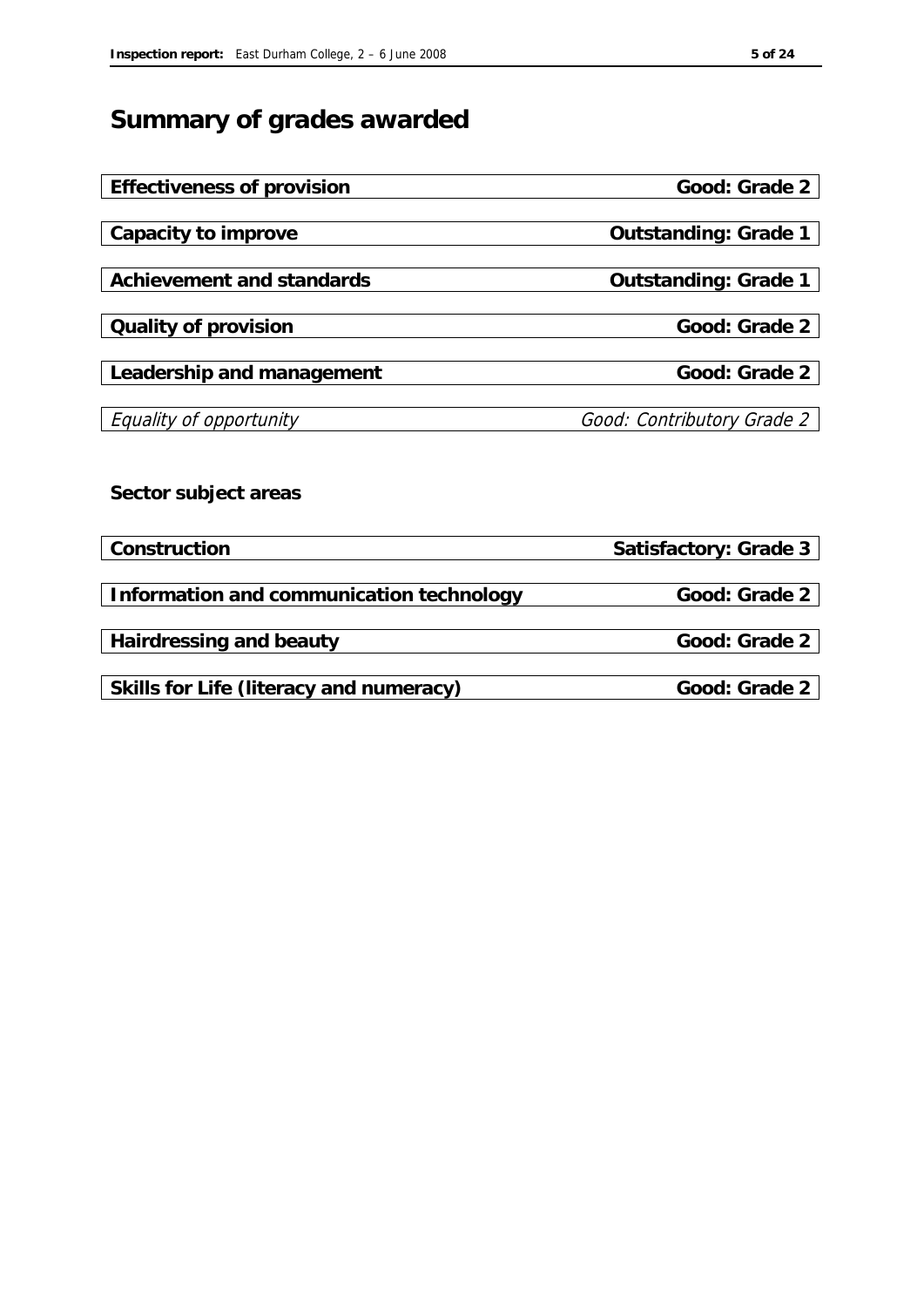# **Overall judgement**

#### **Effectiveness of provision** Good: Grade 2

- 3. This is a good college with a number of outstanding features. Since the last inspection the principal and senior management team have driven an improvement agenda. The central focus has been on accelerating learner success rates. Key changes to the management structure have been instigated to seek and sustain improved achievement for learners; for example, a strong focus has been placed on induction procedures to enable full-time learners to be placed on courses that pertain to their abilities, aptitudes and needs.
- 4. Achievement and standards are outstanding. Success rates have increased between 2004/05 and 2006/07 to significantly above the national average for similar colleges. Workforce development, WBL and E2E programmes have seen significant improvements to learners' achievement and now offer outstanding provision. Success rates for both 16 to 18 and 19+ learners at all levels are well above the national average when compared to similar colleges.
- 5. Teaching is good and improving. In particular the college has been successful in improving the ratio of good or better teaching. Much teaching is lively, purposeful and committed. Learners enjoy their studies. Regular assessment includes good feedback to learners. Learners' literacy, numeracy and language support needs are well assessed and good and timely support is provided. There is insufficient use of information and learning technology (ILT) in teaching and learning.
- 6. The college's approach to social and educational inclusion is outstanding. The curriculum offer meets the needs and interests of learners, employers and community partners. Courses offered to these groups are both of high quality and are successful. Innovative programmes have been successfully developed to respond to the low levels of attainment and aspiration in the community. Partnerships with secondary schools are exemplary and among the many key improvements since the last inspection.
- 7. Care, guidance and support are good. Transition and induction arrangements are well managed. Tutorial support is good and aptly promotes the Every Child Matters agenda. Learners settle into college life quickly. Equality of opportunity is promoted well. There is good and speedy support for learners who are causing concern or in need of additional support. Arrangements for the initial assessment of part-time learners are not sufficiently developed.
- 8. Leadership and management are good, with a number of outstanding features. A clear strategic direction has been established by the governors and senior management. The principal has driven the improvement agenda and established a new and energetic management team. Inspectors agree with most of the judgements in the self-assessment report which confirms the college's realistic approach to grading and quality assurance. However, the report was too descriptive and in part lacked clarity and sharpness. Quality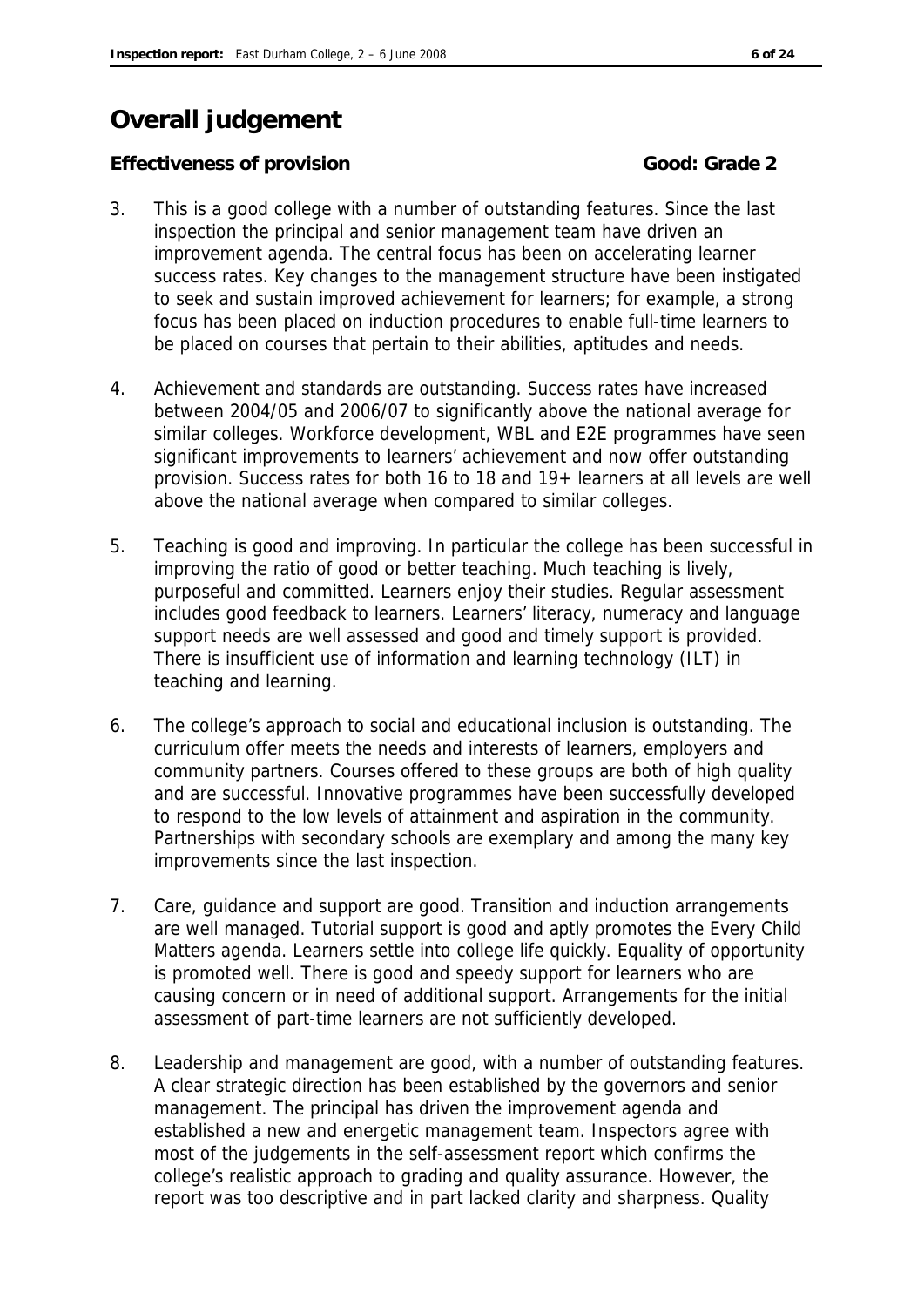assurance processes have been strengthened and have impacted on achievement. While curriculum management has improved there are some areas where it is less effective. A new accommodation strategy will result in the opening of a new campus in January 2009. Governance of the college is good and governors closely monitor a range of performance indicators.

**Capacity to improve Capacity to improve Capacity to improve Capacity to improve Capacity C** 

9. The college's capacity to improve is outstanding. Raising aspirations and improving the success of learners is central to the college's improvement strategy. Success, pass and retention rates have improved significantly over the last four years to well above the national average. Achievement and provision on work-based learning, workforce development and E2E programmes are outstanding. Collaborative partnerships that respond to local learning needs are outstanding. Quality assurance systems have improved and are now good. Robust strategies and operational plans are in place to promote further and sustained improvement. Self-assessment is generally accurate and self-critical. Performance is monitored thoroughly. Strong leadership from senior management and governors makes a significant contribution to the promotion of high quality outcomes. The college is highly responsive to local community and employer needs.

**The effectiveness of the steps taken by the college to promote improvement since the last inspection**

10. The college has made very good progress in tackling the key issues raised in the last inspection report. Strengths noted in that report have been maintained and many have significantly improved. Success rates have continued to improve and are well above the national average. The proportion of good or better teaching has increased. There has been significant improvement in the number of learners who gain key skills qualifications and for those who have achieved modern apprenticeships. Partnerships with secondary schools are now excellent. Provision is now more appropriate to local learning needs and the recruitment of learners onto appropriate courses has improved significantly. The college is about to move into new buildings providing excellent accommodation and resources. However, the use of ILT still remains limited across the curriculum.

#### **Key strengths**

- high and sustained success rates
- clear focus on improving teaching and learning
- provision which meets the needs of the community exceptionally well
- outstanding WBL and workforce development programmes
- outstanding links with employers and schools
- outstanding provision for 14 to 16 learners
- good individual support for learners
- strong and effective management focus on raising achievement and standards
- clear vision and strategic direction
- outstanding capacity to improve.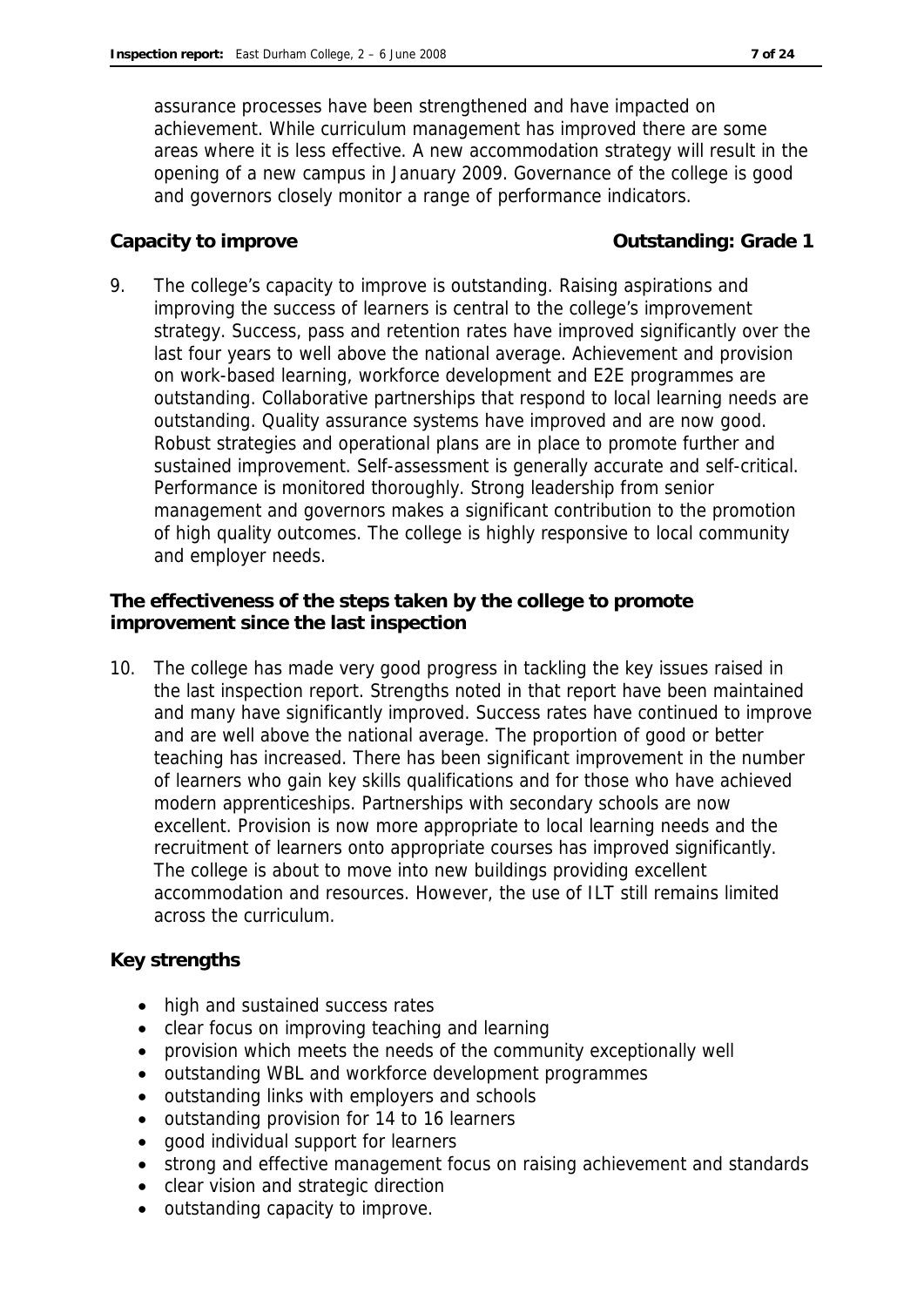#### **Areas for improvement**

**The college should address:**

- improve use of ILT in teaching
- arrangements for initial assessment for part-time learners
- clarity and sharpness of the self-assessment report
- curriculum management in some areas.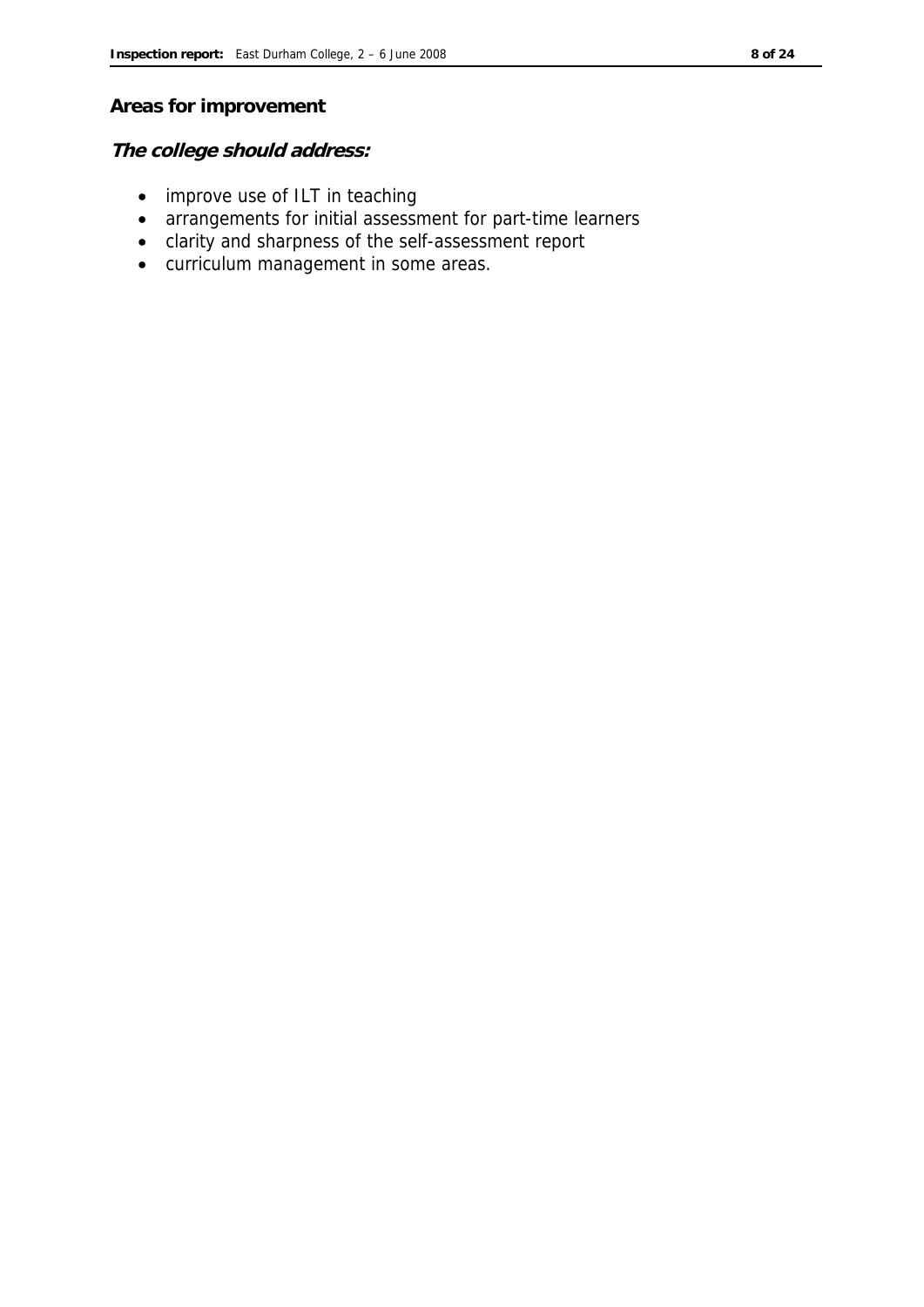# **Main findings**

Achievement and standards **Container and Standards Container and Standards Container and Achievement** and Standards **Container and Achievement** and Standards **Container and Achievement** and Standards **Container and Sta** 

| <i>Contributory grades:</i> |                      |
|-----------------------------|----------------------|
| Work-based learning         | Outstanding: Grade 1 |
| Train to Gain               | Good: Grade 2        |
| Entry to Employment         | Outstanding: Grade 1 |
| Learners aged 14 to 16      | Outstanding: Grade 1 |

- 11. Achievement and standards are outstanding. The judgement matches the college's own evaluation. Over a period of four years the college has demonstrated year-on-year improvement in success rates for both 16 to 18 and 19+ learners; for example, for the 16 to 18 cohort at level 1 success rates have improved from 2003/04 to 2006/07 by 17%; and at levels 2 and 3 by 12% in each case. For learners 19+ at levels 1 and 2 success rates have increased by 21% respectively. In 2006/07, the college success rates placed it well into the top quartile for similar colleges at levels 1, 2 and 3 for 16 to 18-year-olds and at levels 1 and 2 for 19+ learners. It remains at the top quartile for adults at level 3. Success rates for learners receiving additional learning support and those with disabilities and/or learning difficulties reflect the generally strong college improvement trend. The college recognises that there is a need to improve the percentage of high grade achievement across a number of courses. Progression rates for 14 to 16-year-olds are outstanding. Overall success rates are high in land-based programmes, engineering, hairdressing and beauty, sports and leisure, care and early years and business; for example, on land-based programmes success rates have improved from 73% in 2004/05 to 86% in 2006/07.
- 12. Success rates on workforce development programmes are significantly above the national average. Overall success rates for apprenticeships are outstanding with significant year-on-year improvement. For advanced apprentices overall success rates in 2005/06 were 50%, and increased to 61% in 2006/07. The overall success rate for current advanced apprentices in 2007/08 is 86%. Apprentices' overall success rates have increased from 61% in 2005/06 to 71% in 2006/07. For current apprentices in 2007/08 the success rate is 77%. Timely success rates for most apprenticeships are good. Success rates for key skills in work-based learning are excellent at 91%. For most learners the standard of portfolio work is very good. Progression for E2E learners is excellent. E2E progression rates have increased year-on-year from 63% in 2004/05 to 88% in 2006/07. Success rates for Train to Gain learners are good with a rate of 76% in 2006/07. Key skills success rates are good and improving.
- 13. The standard of learners' work is good and practical work is often of a high standard. Learners work safely in studios and workshops. Assessment of learners' work is fair and accurate. There is good progression to employment and to further and higher education.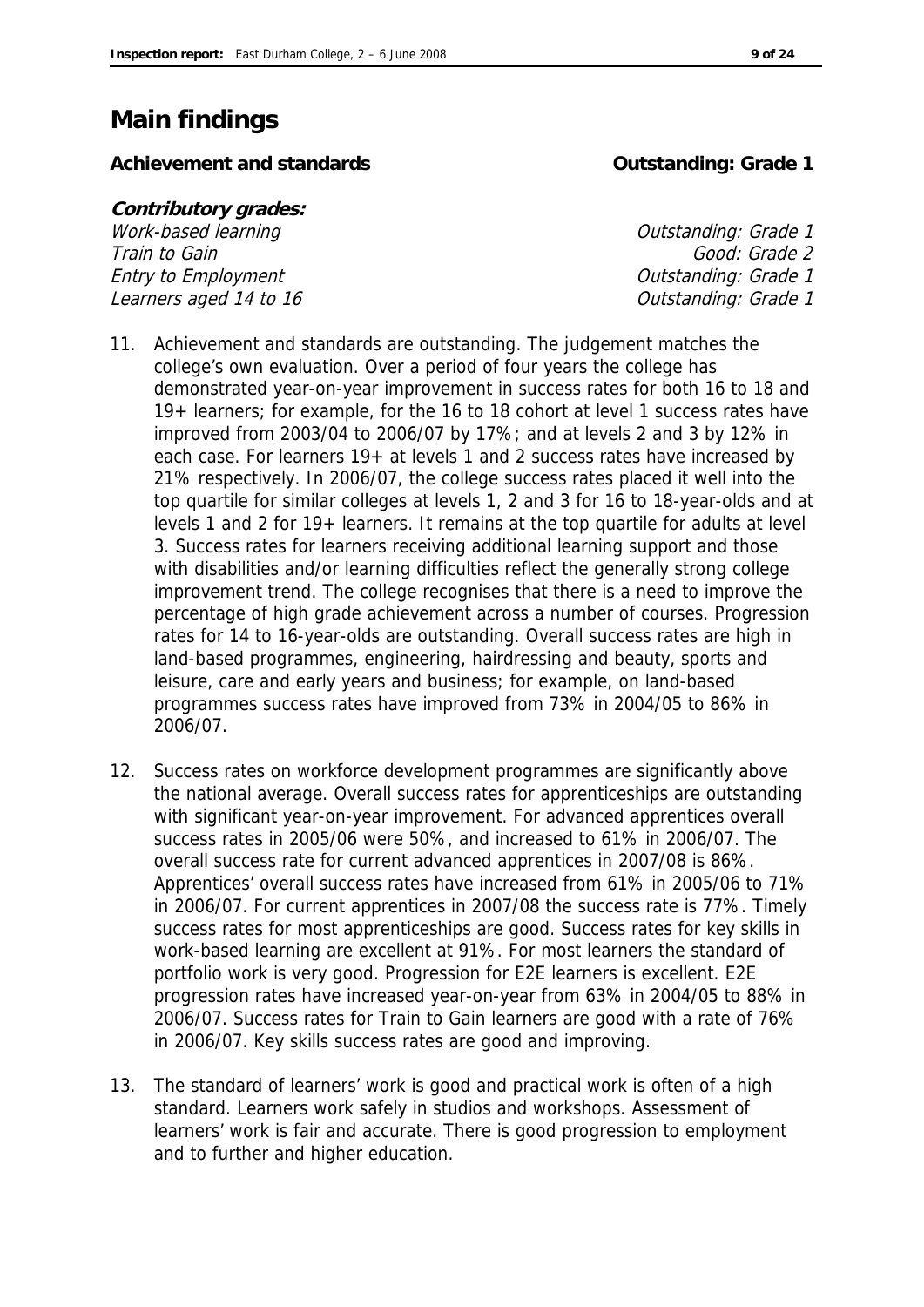#### **Quality of provision Good: Grade 2**

- 14. The quality of provision is good and is in agreement with the college's own judgement in the self-assessment report. Teaching and learning are good and improving. The better lessons are characterised by a variety of activity with a strong focus on individual learning and attainment. Lessons are well paced and challenging. Practical activities are effectively linked to theory sessions and learning is reinforced through well structured revision tasks. Teachers use a wide range of teaching and learning methods and keep all learners fully engaged. Group work is effectively used. Learners are confident in contributing to discussions because tutors are skilful in building confidence and encouraging all to participate. The less successful lessons lack pace and individual learner needs are met less well. Some lesson plans and schemes of work lack sufficient reference to the development of key skills. There is limited use of ILT to enhance teaching and learning. The college's virtual learning environment (VLE) is not currently being used effectively.
- 15. There is a robust system for assuring the quality of teaching and learning. Internal observations lead to detailed feedback and clear action plans for improvement. Staff development activities have a strong focus on supporting teachers and improving teaching and learning. Tutors are very well supported by advanced teaching practitioners (ATP). The college has a clear and successful focus on improving the proportion of good and better teaching. Assessment is well planned. Feedback is generally clear and detailed and offers guidance on how to improve. Learners receive a timely initial assessment which is shared with tutors to inform individual learning goals. The college has a strong sense of what is required to elicit further improvements to teaching and learning.
- 16. The college's response to meeting the needs and interests of learners is outstanding. Since the last inspection the college has developed a wide and varied curriculum especially at levels 1 and 2. Partnership working is strong. The college is responsive and innovative in meeting the needs of employers. Workforce development programmes are innovative, well organised and highly successful. Skills for Life provision in the community are delivered in employers' and community venues and have success rates which are outstanding. The college has excellent relationships with community organisations and meets the needs of the community exceptionally well; for example, the innovative work of the community sports liaison officer successfully widens participation and engages learners not traditionally involved in learning. There are strong links with the University of Sunderland. Parents, carers and employers are well informed about learners' progress. Links with partner schools are excellent; there is an outstanding vocational programme for students aged 14 to 16. Progression at age 16 onto college programmes is good and outstanding in hairdressing. There is a well developed and successful 'Aim Higher' programme. The college has developed innovative programmes to respond to the needs of learners not in employment, education or training (NEET). These programmes have had significant impact in reducing local NEET numbers by 13% over a three year period.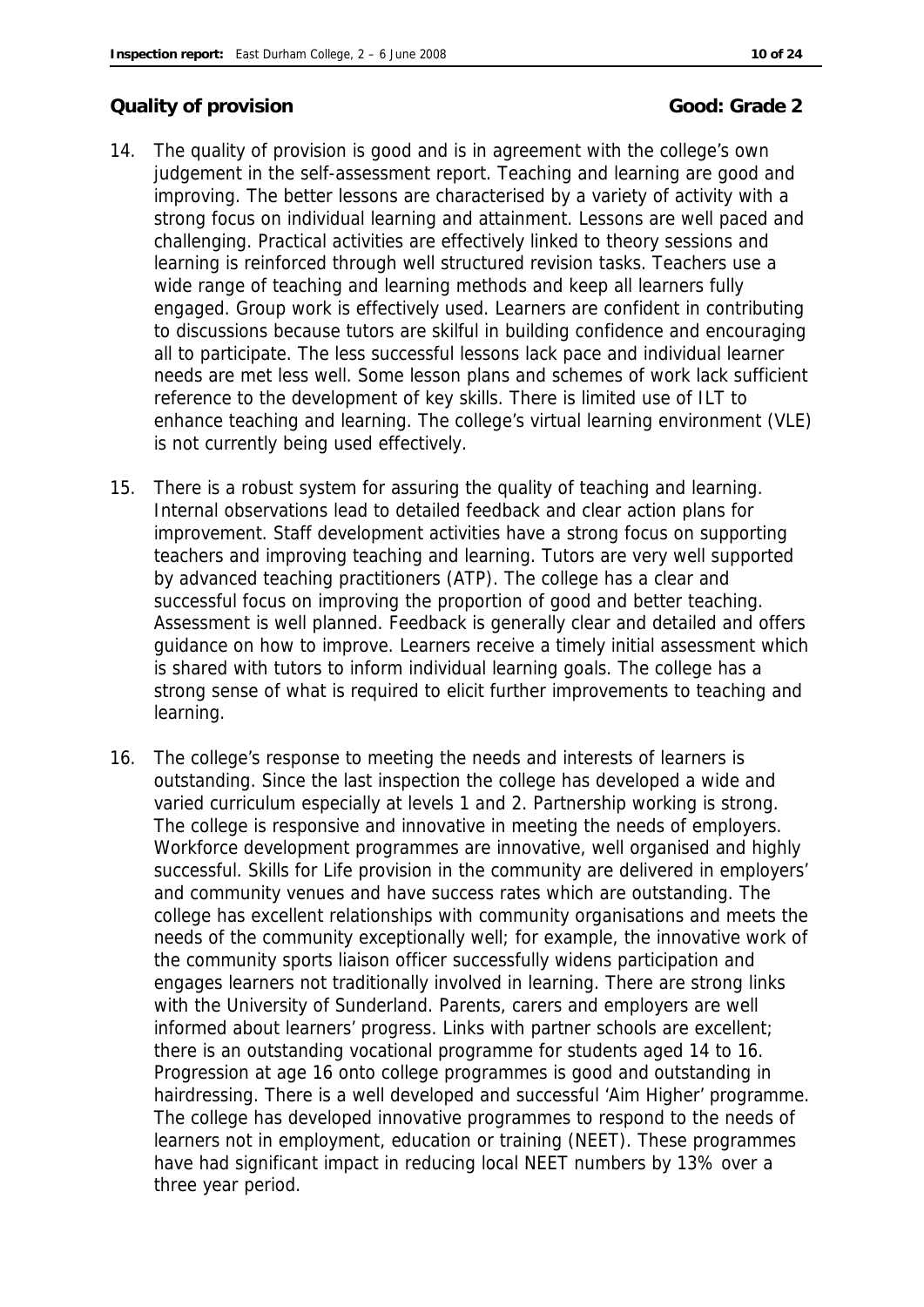17. Care, guidance and support are good. Learners benefit from good individual support. The tutorial programme meets the needs of learners well. It is flexible and well managed. Group tutorials cover the Every Child Matters agenda comprehensively. One-to-one tutorials monitor learner progress and provide good support. Tutors, mentors and teachers communicate well in monitoring the progress and development of learners. Data are used to set targets and monitor learners' progress. The college recognises that some of the targets set for learners are insufficiently detailed or challenging. Those learners at risk of leaving and underachieving are well monitored and supported. Attendance is well monitored. Information, advice and guidance prior to enrolment are good. Induction programmes are effective and help learners settle into their courses quickly. Careers advice is good. Counselling and welfare services are well promoted. Full-time learners' literacy, numeracy and language support needs are assessed on entry to the programmes and outcomes used to inform individual learning plans. Only a small number of part-time learners undertake initial assessment and subsequent learning support. The college acknowledges the need to improve arrangements for initial assessment for part-time learners. The college provides good support for learners with learning difficulties and/or disabilities. A specialist unit provides effective educational programmes for learners aged 14 to 19 who are not engaging fully in mainstream education and learners on mainstream provision who benefit from support to improve their behaviour.

#### Leadership and management **Cool**: Grade 2

**Contributory grades:** Equality of opportunity Equality of opportunity Work-based learning and the contract of the Current Counterpart of the Current Current Counterpart of the Current Current Current Current Current Current Current Current Current Current Current Current Current Current Curr Train to Gain Train to Gain Train to Gain Context Context of the Context Context Context Outstanding: Grade 1 Entry to Employment Controllering Controllering Controllering Controllering: Grade 1 Learners aged 14 to 16 and 16 and 16 and 16 and 16 and 16 and 16 and 16 and 16 and 16 and 16 and 16 and 16 and 1

- 
- 18. Leadership and management are good with a number of outstanding features; matching the judgement in the college's self-assessment report. The focus on raising achievement and standards is strong and effective. Success rates across the college have risen year-on-year. The strategic planning process is inclusive and there is a high degree of ownership of the strategic and operational plans. Since the last inspection, curriculum areas have developed operational plans which clearly link to the college's strategic aims and objectives. The college has extended its senior management team and developed a new structure for managing curriculum delivery.
- 19. The college quality improvement system is comprehensive and effective. Managers accurately identify underperforming areas and they have introduced effective strategies to improve learner performance. Management information systems are good, and reports are accurate and timely. Since the last inspection, the self-assessment process has become more inclusive and moderation of judgements has been improved. While the lack of rigour in curriculum reports has been tackled some sections of the self-assessment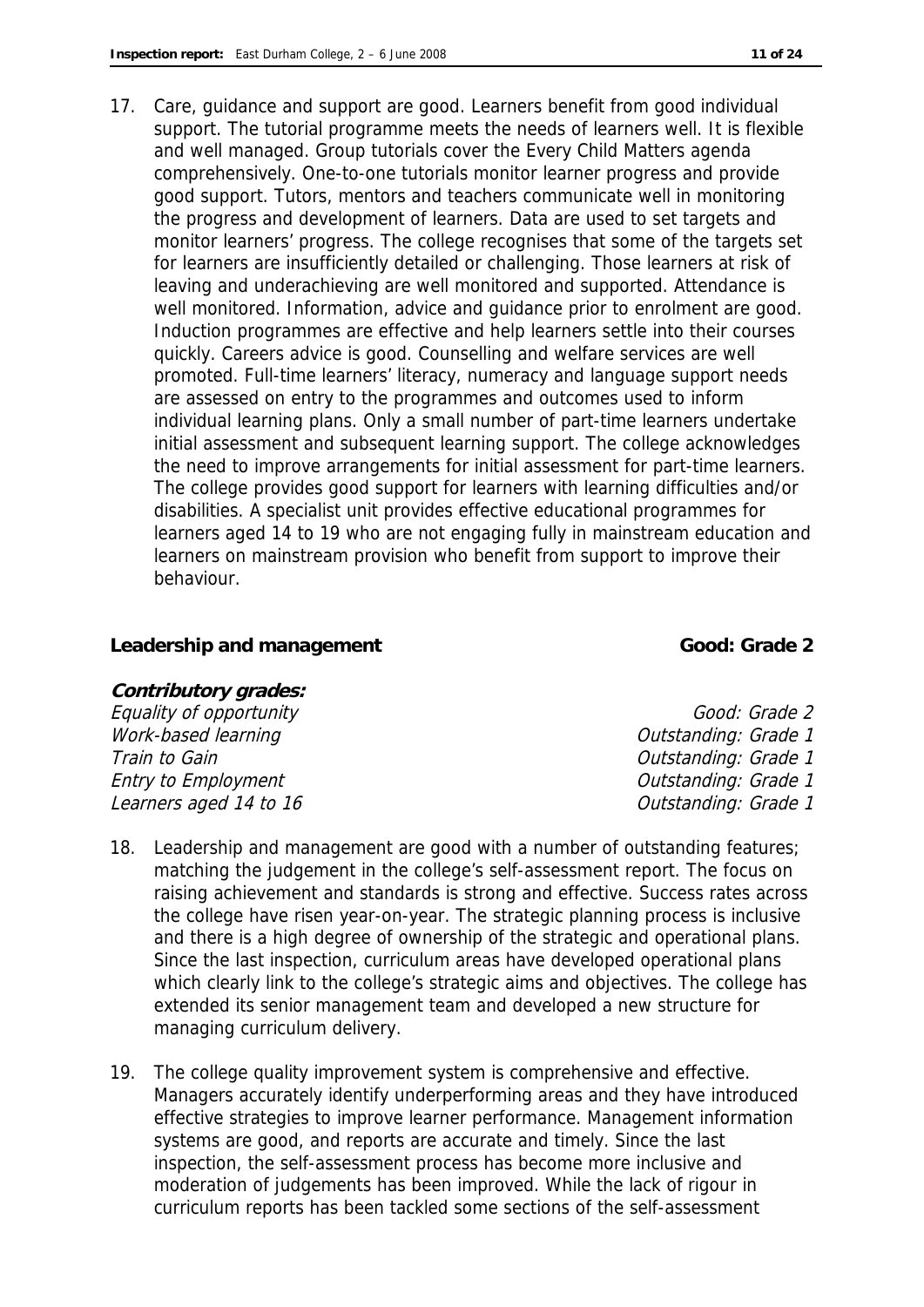report are still too descriptive and lack clarity and focus. The management of curriculum areas is good overall; however, in a small number of areas curriculum management is less effective. The management of work-based learning, Train to Gain, Entry to Employment and 14 to 16 programmes are outstanding. The management of these areas are characterised by high success rates, strong quality assurance, innovative planning of programme delivery and very good support for learners. The staff development programme is extensive and well resourced. Staff have clear development targets, and participation in training is closely monitored. The effectiveness of all training is thoroughly evaluated. The college has introduced a management development programme for new and aspiring managers.

- 20. The college has established outstanding links with a wide range of external partners and plays a key role in widening participation to education and training. Strategic relationships with local secondary schools have improved very significantly. College staff are working with a number of other colleges in the region on a peer review and development initiative. The college works highly effectively with a very large and growing number of employers and community organisations.
- 21. The promotion of equality of opportunity is good. The performance of different groups of learners is closely monitored. Recruitment of learners from minority ethnic groups is higher than expected when compared to the ethnic profile of the area. Diversity is celebrated through a range of local, regional and international events. The college's response to child protection is good. It meets the requirements of the Race Relations (Amendment) Act 2000 and the Special Educational Needs and Disability Act (SENDA) 2002.
- 22. Governors work closely with senior managers to ensure the college has sound finances and a clear strategic direction. They have played a key role in planning the new college. They are well informed about curriculum developments and closely monitor a range of performance indicators, including learner achievement. Clerking arrangements are good. Accommodation overall is currently satisfactory, although this will change dramatically with the opening of the new college campus in January 2009. The college has made significant investment at its Houghall site since the last inspection. Financial management is good and the college provides good value for money.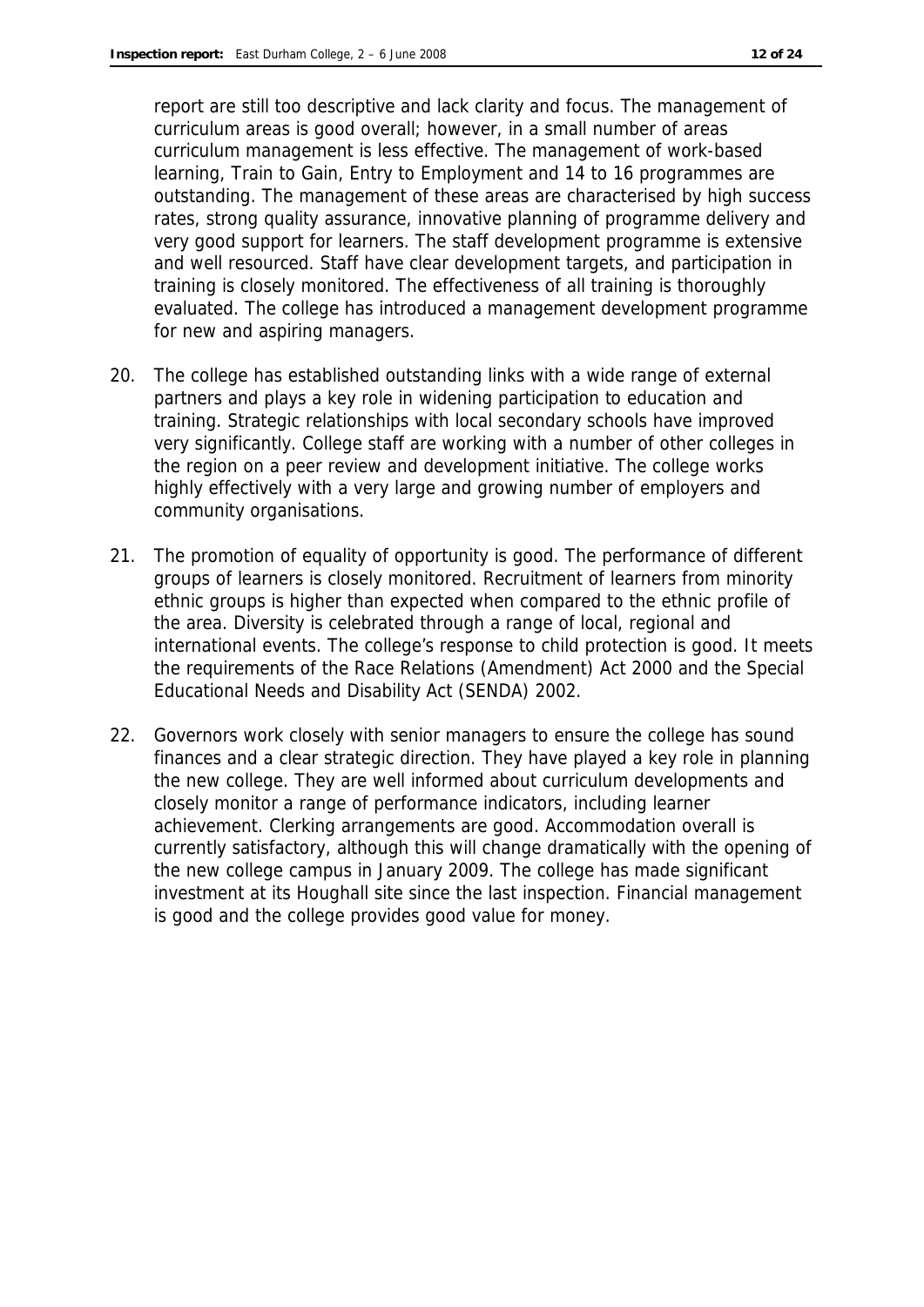#### **Sector subject areas**

#### **Construction Satisfactory: Grade 3**

#### **Context**

23. Construction courses are run in trowel trades, wood occupations and painting and decorating. The college has recently developed its work-based learning programmes to include plastering, wall and floor tiling, electrical and gas courses. There are approximately 300 students and the majority are full-time 16 to 18-year-olds. There is a small and expanding apprenticeship programme and a substantial 14 to 16-year-old provision. Most courses are at levels 1 and 2.

#### **Strengths**

- high success rates
- effective learning support arrangements.

#### **Areas for improvement:**

- inadequate arrangements to meet the employability needs of many learners
- weak management of key aspects of the provision.

#### **Achievement and standards**

24. Achievement and standards are good. Success rates are high on level 1 and 2 courses. The 2006/07 success rates for these courses were 82% and 70% respectively and above national rates. Work-based learning apprenticeship success rates are high at 71% in 2006/07. Key skills success rates are satisfactory averaging around 60% for the last two years. There is good progress from 14 to 16 programmes onto full-time courses. Many foundation learners progress onto level 2 programmes but too few learners progress onto level 3 programmes. The overall standard of learners' written and practical work is satisfactory with some good examples of practical decorative, plastering and brickwork. In work-based learning there are regular checks on learners' progress and well planned work-based assessments.

#### **Quality of provision**

- 25. The quality of provision is satisfactory. Teaching and learning are satisfactory. The more effective learning sessions benefit from enthusiastic, well organised activities and clear and authoritative instruction. The less effective sessions fail to sufficiently account for different learning styles and learner support needs. The assessment and the monitoring of learner progress are satisfactory.
- 26. Much of the full-time provision does not effectively meet learners' employability needs. The area is developing a new range of industrially relevant vocational courses that aim to redress this situation. However, most current full-time provision does not lead to industrially recognised qualifications. Most full-time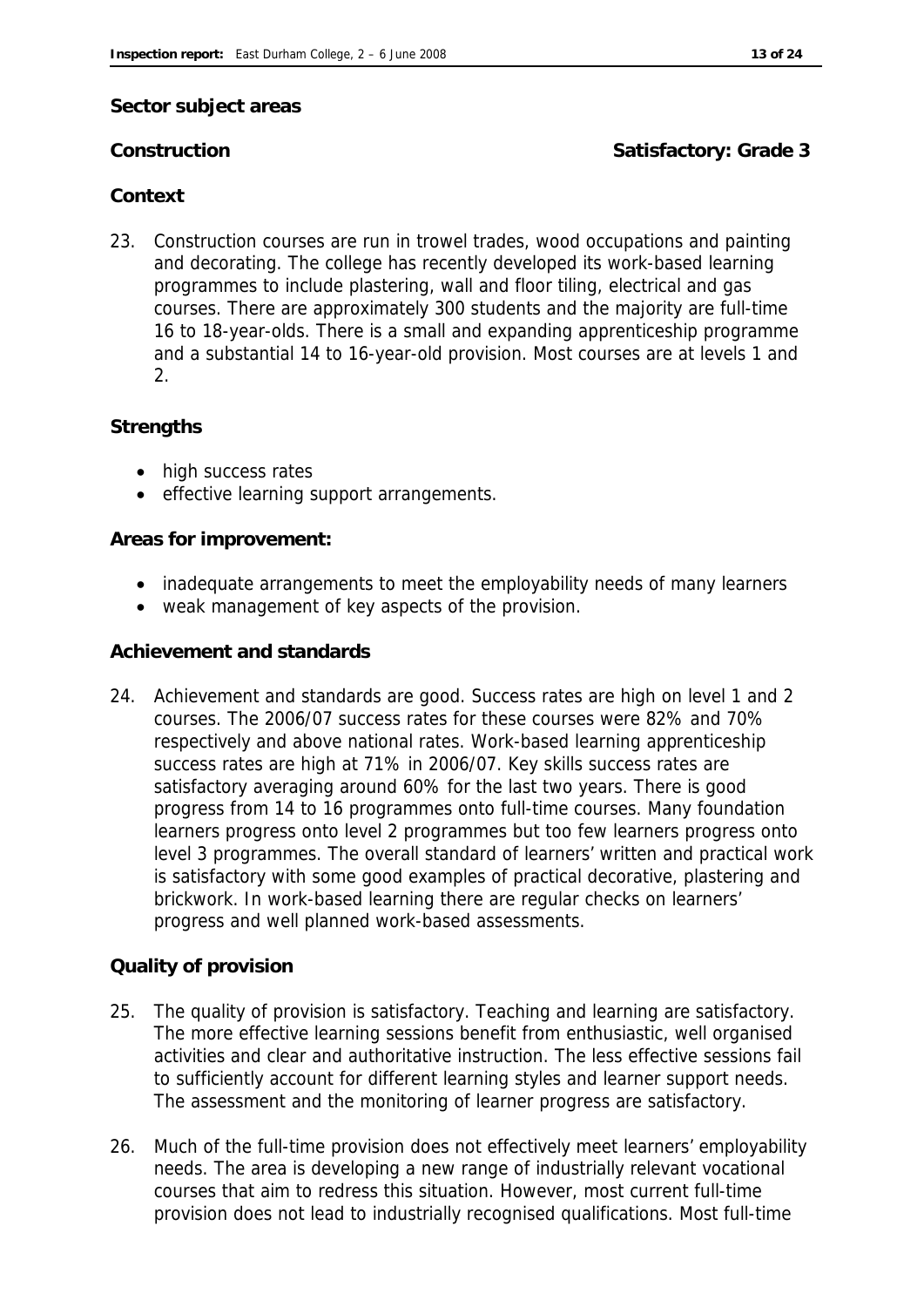learners do not have any planned work or industrial experience as a feature of their training. There is insufficient structured or coherent job search and/or work preparedness skills development built into the programmes.

27. The provision and arrangements for tutor guidance and additional learning support is good. Tutors provide learners with regular support to help with course work. Specialist support staff work closely with tutors to provide group and individual support that is effective in improving learners' success. Tutorial sessions are interesting and productive. Enrichment activities at curriculum level are well organised by tutors. Few construction learners engage in centrally organised enrichment activities.

#### **Leadership and management**

28. Leadership and curriculum management are satisfactory. The stronger features include the support and development of a successful 14 to 16 provision and the development of new employer facing vocational programmes. However, there is some weak management and coordination of key aspects of the provision; for example, most of the full-time provision is not providing learners with industrially relevant qualifications or planned work experience. Key skills are not mapped across all craft areas. There is insufficient destination monitoring. Selfassessment is satisfactory and includes the analysis of feedback from staff and learners to inform judgements. The quality improvement plan is adequate. Arrangements for the promotion and development of learners' understanding of equality of opportunity are satisfactory. Resources are adequate.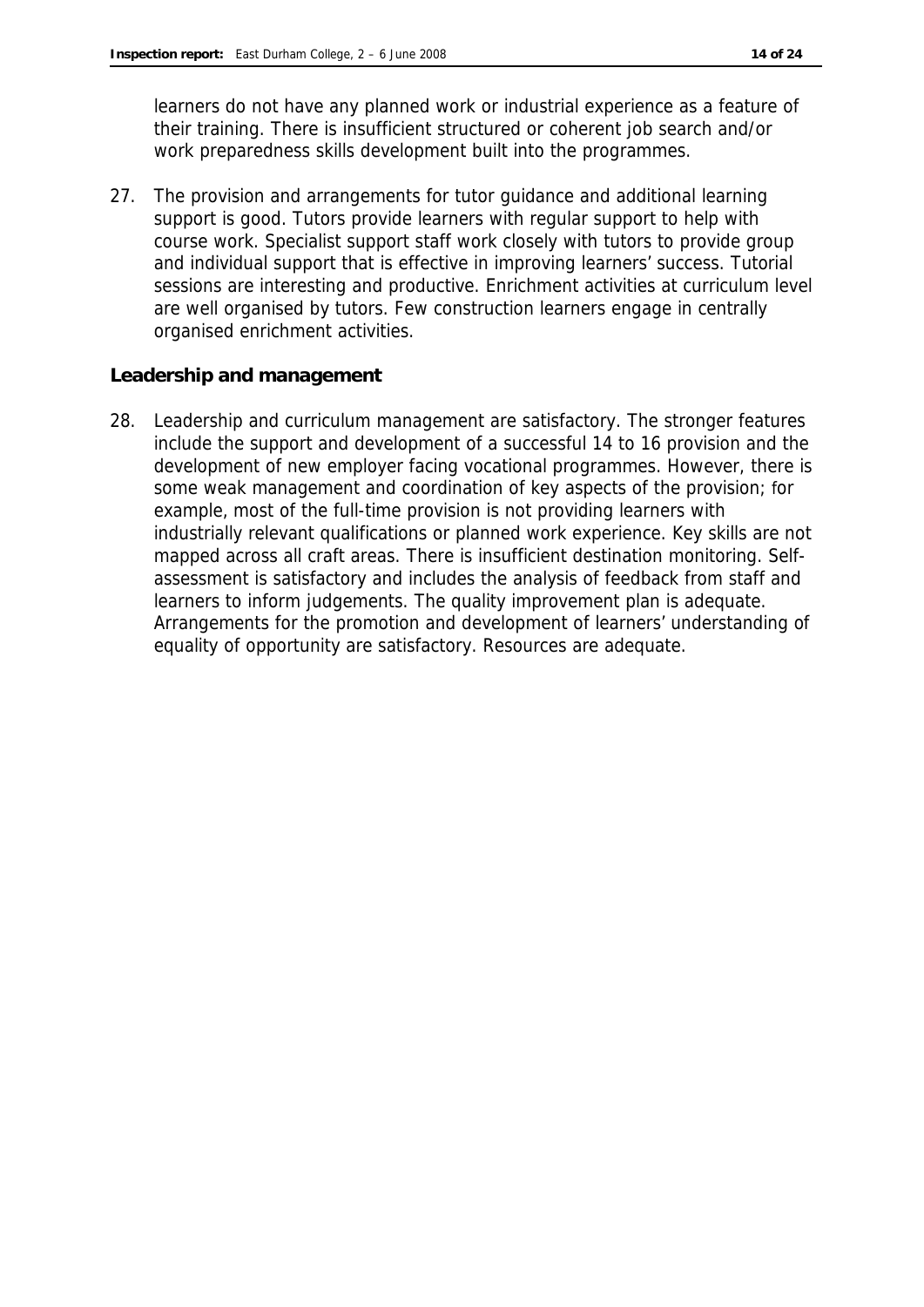#### **Information and communication technology Good: Grade 2**

### **Context**

29. Courses offer progression from entry level to level 3 and include the City and Guilds (CGLI) E-Quals 7,266 and the European Computer Driving Licence (ECDL). Courses are also offered in the community at entry level to level 3. About 495 adult learners attend part-time courses, mainly through flexible learning workshops in the facilitated learning centre at the main college site; 43 learners study on courses based in their workplace and 41 learners study on four full-time courses at levels 2 and 3.

#### **Strengths**

- high and improving success rates
- good teaching and learning
- good individual support for learners to raise aspirations
- good curriculum management.

#### **Areas for improvement**

- insufficient recording of learners' progress on part-time courses
- limited curriculum offer for some full-time learners.

#### **Achievement and standards**

30. Learners' achievement is good and improving. Success rates for adult part-time learners on long level 2 courses have improved from 3% above national average in 2005/06 to 20% above in 2006/07. Success rates for 16 to 18-yearolds learners on long courses at level 1 have improved from significantly below the national average in 2005/06 to 30% above in 2006/07. The success rate for adults on short courses has improved from 6% below the national average in 2005/06 to 7% above in 2006/07. Retention is good; in 2006/07 retention for all ICT learners was 87% and is currently at 98%. Learners' attendance is good. Progression is satisfactory with part-time learners now frequently progressing from level 1 to level 2.

#### **Quality of provision**

31. The quality of provision is good. Teaching and learning are good. In the better lessons teaching is well planned, interactive and engaging. Tutors display comprehensive knowledge of their subject. Learners participate well in class discussions and enjoy their learning. Teachers use effective questioning techniques to develop learner understanding. Activities are varied and hold learners' attention. Learners acquire confidence and gain useful skills. Assessment of learners' work is satisfactory. Part-time learners are not sufficiently involved in recording their progress.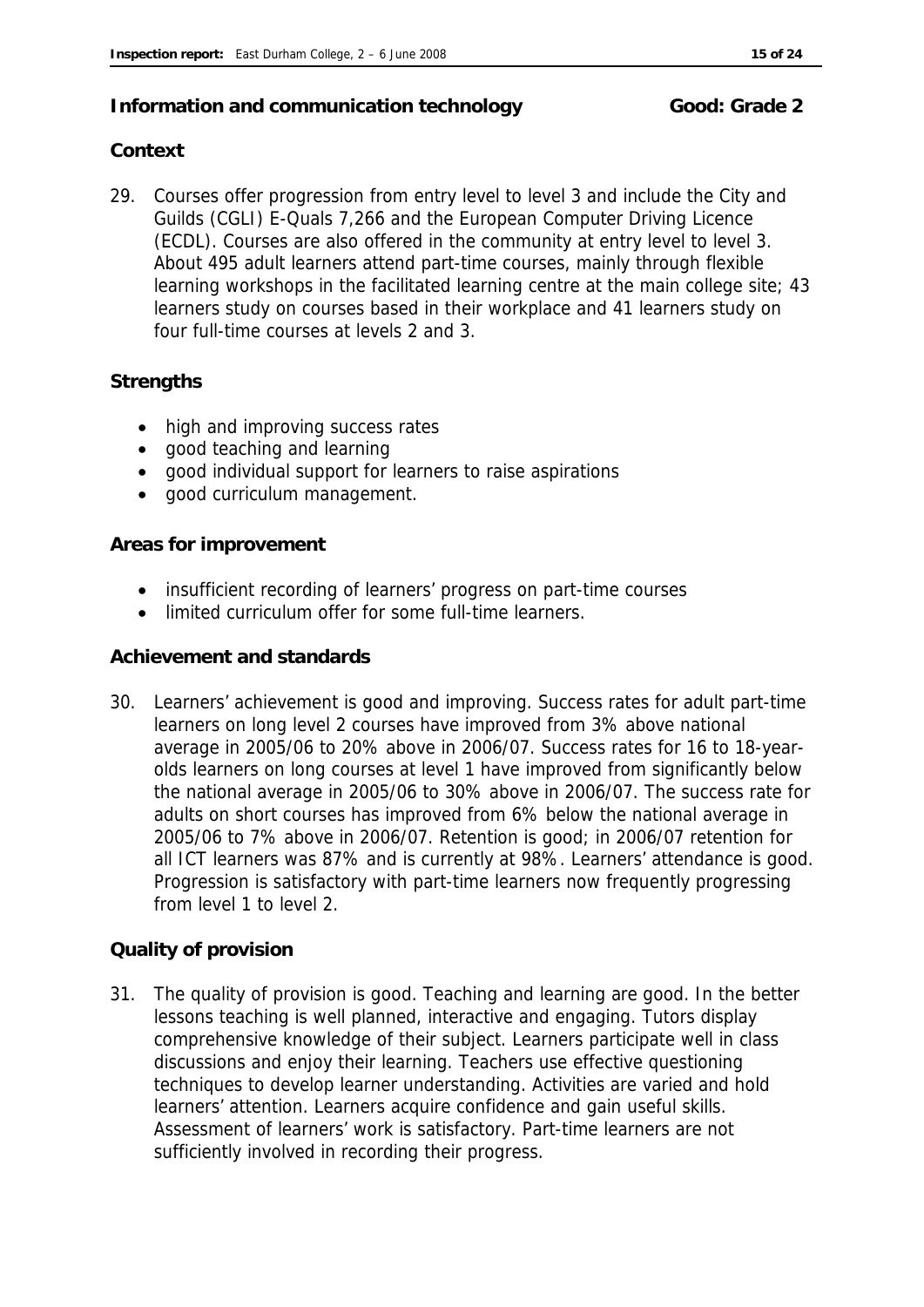32. The curriculum offer for full-time learners is satisfactory, although limited in scope; however, there are advanced plans for its extension next academic year. Enrichment opportunities for full-time learners are satisfactory. Individual support for learners is good. Tutors work with learners of all ages to raise aspirations. Learning styles assessments identify additional learning support needs. Learners on full-time courses receive effective additional learning support.

#### **Leadership and management**

33. Leadership and management are good. The management of this curriculum area has changed since the previous inspection. Managers have successfully improved retention and achievement on most courses to significantly above the national average. The well developed teaching and learning observation programme has raised standards of teaching. Staff morale is high. Staff with specialist industrial experience have been recruited. Teachers benefit from good personal development opportunities. The self-assessment process is inclusive and broadly accurate. Equality of opportunity is satisfactory. Currently some resources for learning are limited. Chairs used in the community centres are not always appropriate for use with computers. The college intranet is not used effectively for all courses, workbooks in the facilitated learning centre require updating and some textbooks are in short supply.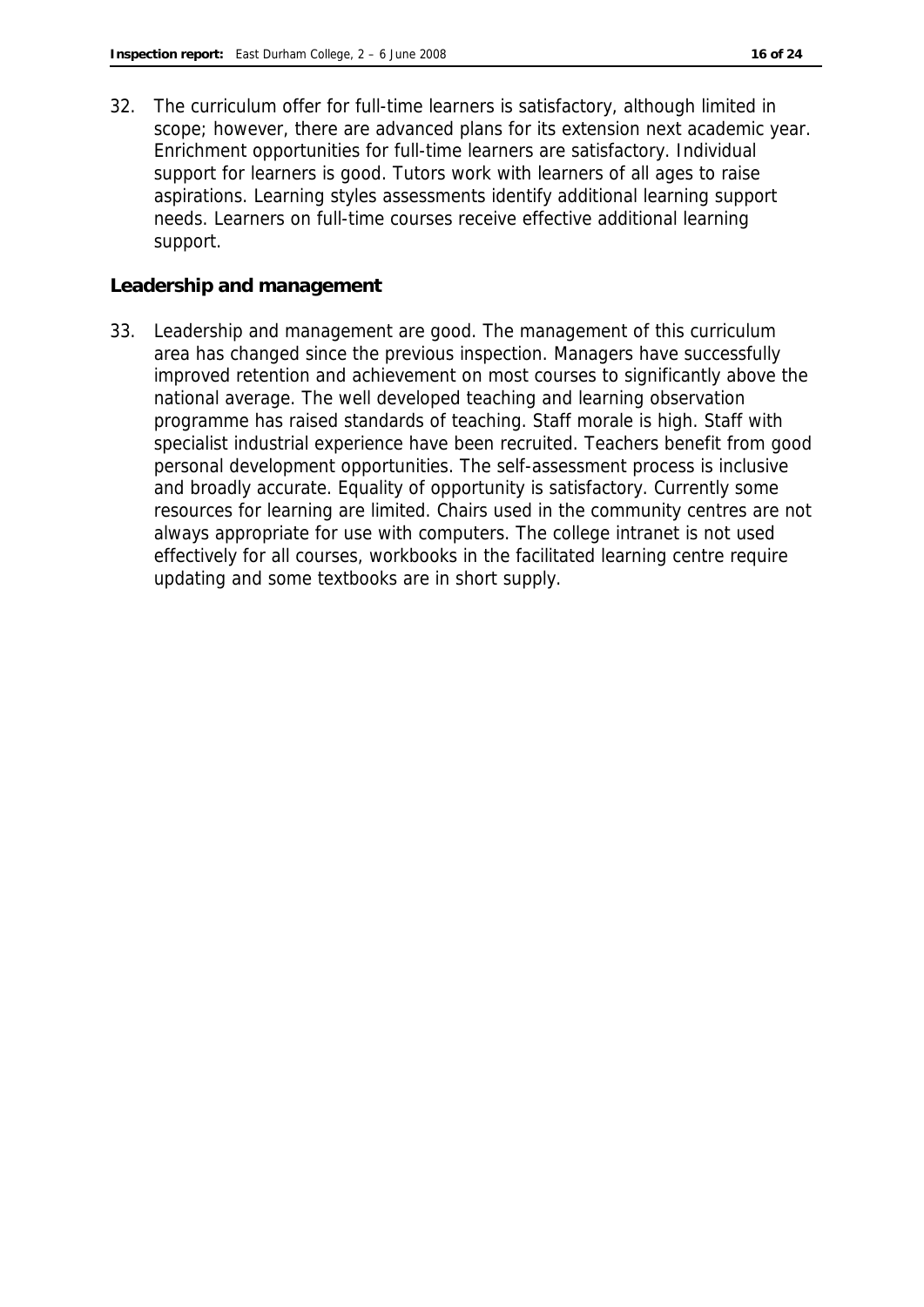#### **Hairdressing and beauty Good: Grade 2 Good: Grade 2**

#### **Context**

34. The college offers hairdressing and beauty therapy from levels 1 to 3. There are 91 full-time, 49 part-time and 8 apprentices on hairdressing. On beauty therapy courses there are 25 full-time, 144 part-time learners and one apprentice. There are also 53 pupils aged 14 to 16 from local schools enrolled on level 1 courses, of whom 45 are completing hairdressing.

#### **Strengths**

- high success rates on many programmes
- good development of learners' skills
- good monitoring of learners' progress and achievement
- comprehensive educational and occupational enrichment provision
- very effective initial assessment arrangements
- good curriculum management.

**Areas for improvement**

- insufficient re-enforcement of aspects of health and safety during practical sessions
- insufficient opportunity for work placement.

#### **Achievement and standards**

- 35. Achievement and standards are good with some outstanding features. Success rates on substantial beauty therapy programmes are consistently at or above the national average. Success rates on beauty therapy NVQ level 2 and 3 programmes have been outstanding at 20% above the national average over a three year period. However, retention has declined during 2007/08. Success rates on hairdressing level 1 programmes have improved to 89% during 2006/07. Success rates on hairdressing NVQ level 2 programmes have improved considerably and are currently at the national average. Success rates on the Year 10 and 11 programmes are outstanding; between 2005/06 and 2007/08 success rates have been 93%, 100% and 96% respectively. The newly introduced hairdressing apprenticeships have very high success rates; both overall and timely success rates are 85%, some 26% and 40% above the national average. Progress rates for 14 to 16-year-olds into post-16 hairdressing and beauty programmes is good at 64% as are progression rates onto higher level programmes. Attendance is good.
- 36. Learners are very professional, completing client services to a high commercial standard. Some of the long hair work completed by Year 10 and 11 learners is outstanding. Assignments are well presented.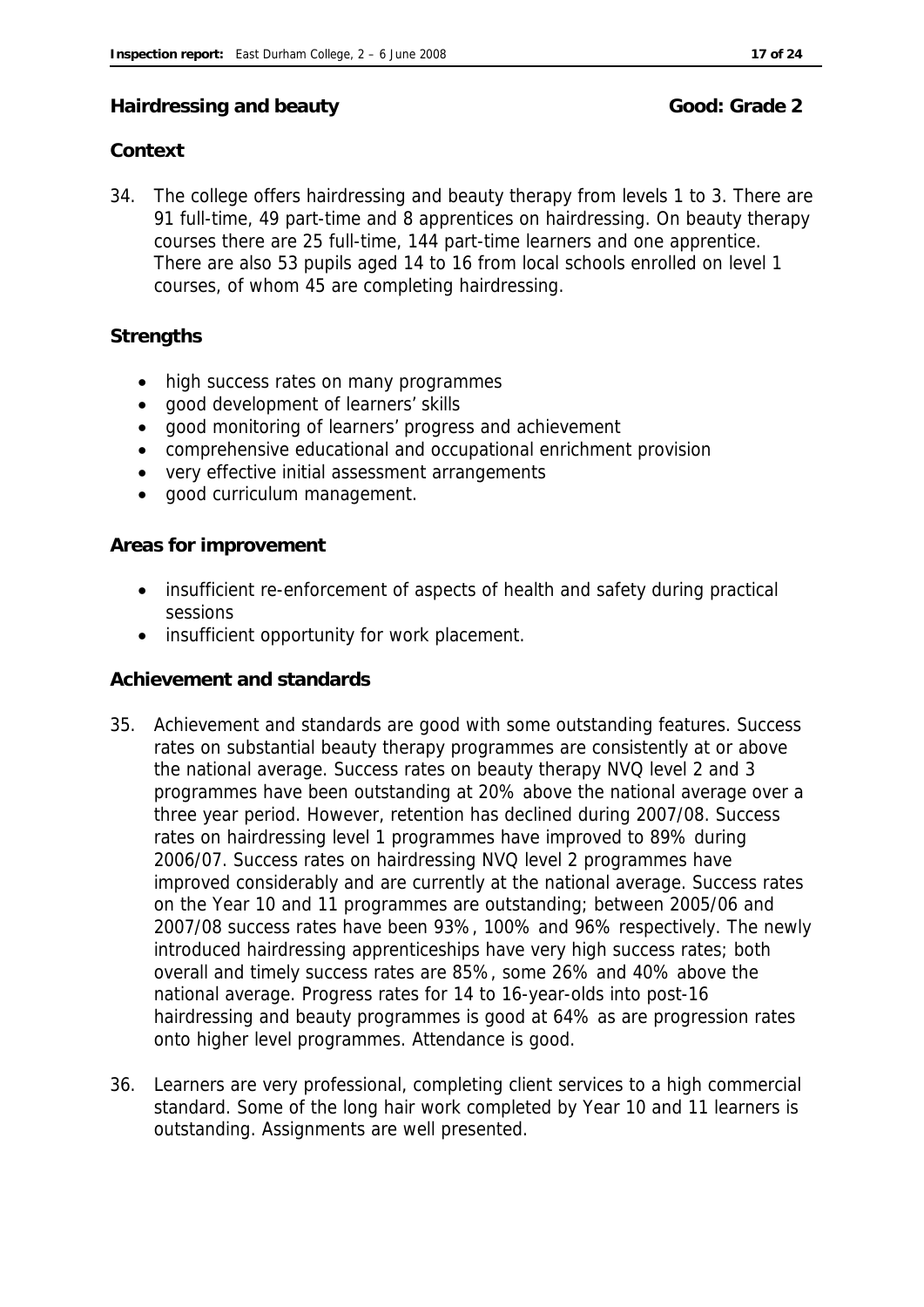#### **Quality of provision**

- 37. The quality of provision is good. Teaching and learning are good. Most teaching is well planned and matched to learners' individual needs. Tutors employ a variety of techniques and activities to support learning and motivate learners. Learners receive particularly good individual support and many tutors make good use of questioning to check understanding. A number of tutors effectively incorporate information technology into their classes. Characteristics of less effective teaching include the lack of challenge for the more able learners. Health and safety is effectively promoted in theory but it is not always sufficiently re-enforced during practical sessions.
- 38. Assessment processes and the monitoring of achievement are very thorough. Extensive initial and diagnostic assessment arrangements are used effectively to provide timely additional support. Opportunities for work placement are limited. There is no formal process of screening employers to ensure they effectively support learners placed with them. Learners benefit from an extensive range of enrichment activities. Many learners achieve key skills at one and sometimes two levels higher than their initial assessment grade. Guidance and support are good. Tutorials are supportive and effective in providing good information, advice and guidance.

**Leadership and management**

39. Curriculum and programme management are good. All staff are familiar with programme targets and there is good performance monitoring. Managers failed to identify some inconsistencies in the mapping of key skills to schemes of work and lesson plans. Good communication is supported through frequent and purposeful departmental meetings. Staff development is effective in addressing areas for improvement and preparing staff for new initiatives. Self-assessment is inclusive and informed through course reviews. Employer engagement is much improved. Existing resources adequately meet the needs of learners. Internal verification is well embedded, systematic and thorough.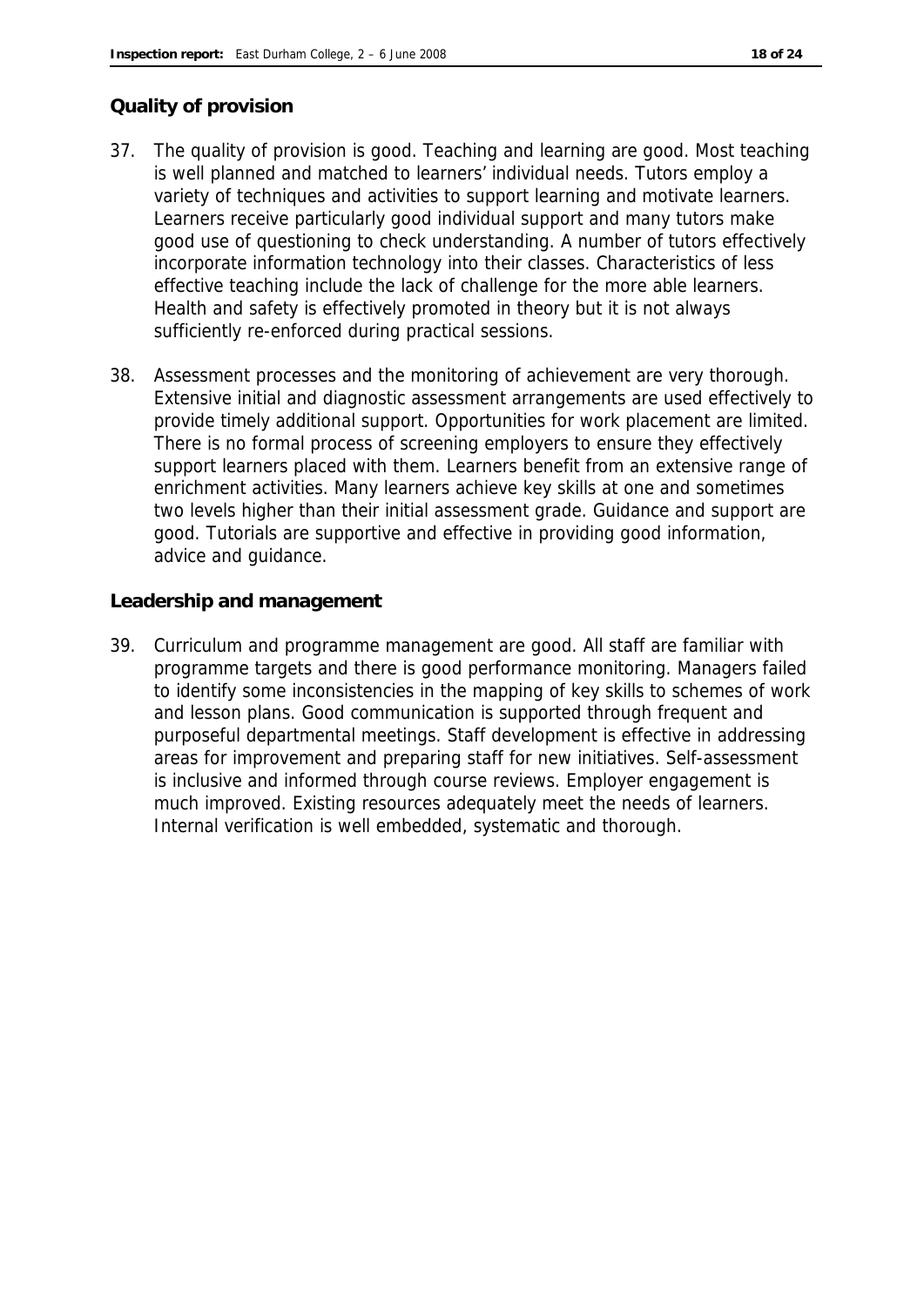**Skills for Life Good: Grade 2** 

### **Context**

40. The college offers Skills for Life in a range of settings including college centres, employer premises and community venues. In Skills for Life there are 618 long enrolments of which 244 are 16 to 18 and 571 short enrolments of which 282 are 16 to 18. In key skills there are 640 enrolments in application of number (AON), 632 in communication and 325 in information and communication technology (ICT).

#### **Strengths**

- outstanding success rates in level 1 key skills, AON and communication
- high success rates in level 1 certificate in adult literacy and numeracy and level 2 literacy
- good teaching and learning
- wide range of flexible provision
- effective initial and diagnostic assessment
- good curriculum management.

**Areas for improvement**

- low success rates in key skills ICT and entry level literacy and numeracy
- insufficient rigour in target setting for quality improvement at course team level.

#### **Achievement and standards**

41. Achievement and standards are good. Key skills communication and application of number level 1 success rates are outstanding. Although there has been a decline in level 2 success rates they are well above the national average. Success rates in level 1 adult certificate in literacy and numeracy and level 2 literacy are high. Success rates in entry level Skills for Life and levels 1 and 2 key skills ICT are below the national average. Managers have undertaken a review of these courses and current evidence indicates a significant improvement to pass rates in 2007/08. The standard of learners' work is good.

#### **Quality of provision**

42. The quality of provision is good. Teaching and learning are good. Detailed lesson plans, individual learning plans, accurate monitoring and recording of progress impact positively on learning. In the better lessons, teachers use a good range of activities. Teachers extend learning and check understanding through paired and whole group work, active questioning and discussion. Learners aged 16 to 18 are well motivated and make excellent progress in key skills communication and application of number. Learning materials are relevant and of a good standard. Teaching is well paced. Work files are well organised and learners contribute to recording their own progress.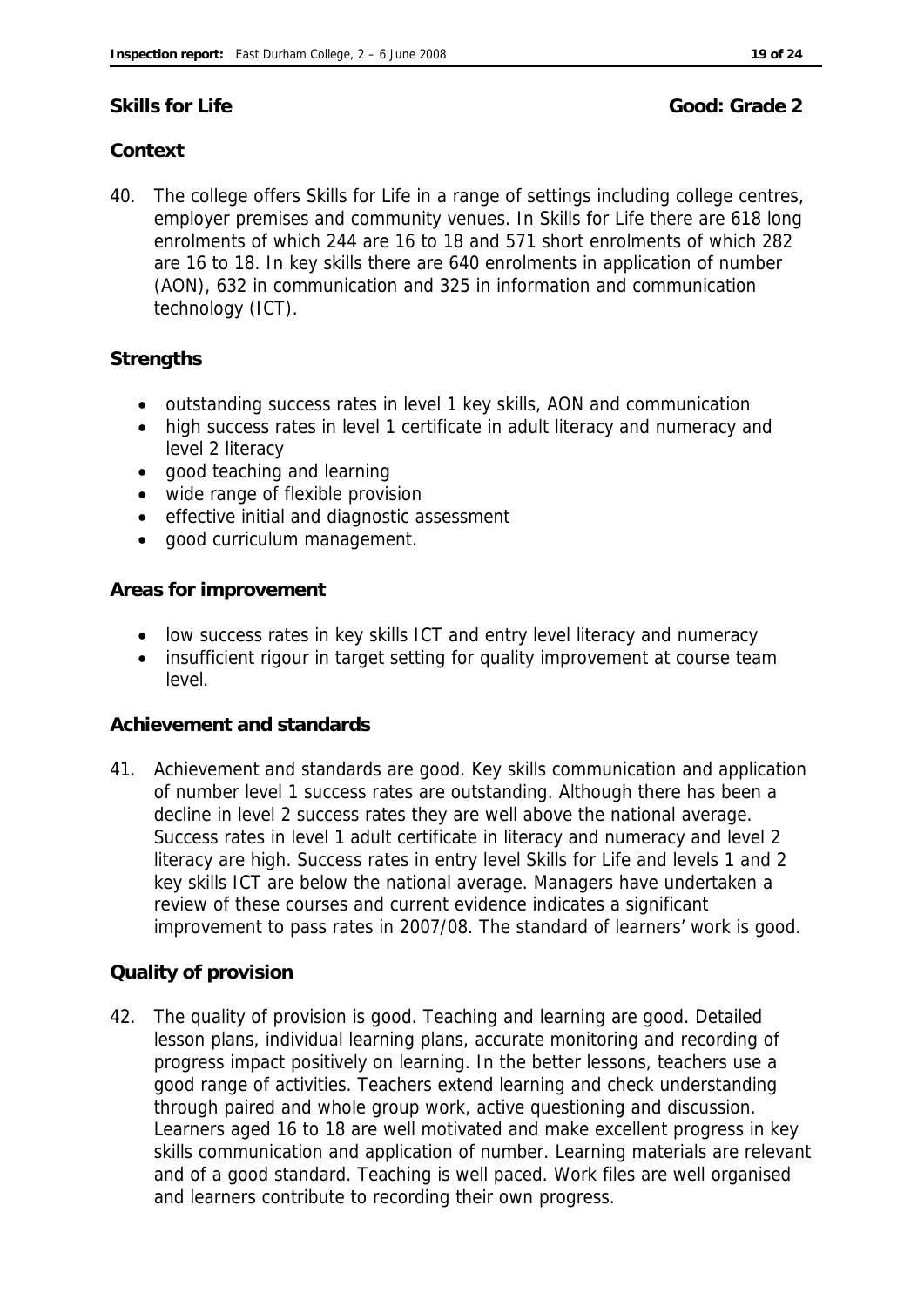43. In a minority of lessons teachers do not give sufficient time for learners to respond to questions nor to reflect on learning. Students have little opportunity to use ILT to extend their skills. An increasing range of good and flexible provision is available. Initial and diagnostic assessment is thorough. Guidance and support are good. Learning plans identify individual learning needs and set clear targets that help achieve good learning outcomes. Assessment of learners' work is fair and accurate. Additional support is effective in helping learners to achieve their goals.

**Leadership and management**

44. Curriculum management is good. A new management team has made improvements in assessment, teaching and learning strategies and curriculum review and development. This has had a positive impact on the quality of provision and success rates. Improved communication has led to sharing of good practice across Skills for Life, key skills and workforce development teams. Staff are well qualified and are appreciative of the professional development opportunities. The internal observation judgements are accurate and action is effective in improving lesson planning and teaching. The self-assessment report judgements are broadly accurate. Target setting for improvement at course level is not sufficiently rigorous. Managers have developed a comprehensive strategy for essential skills.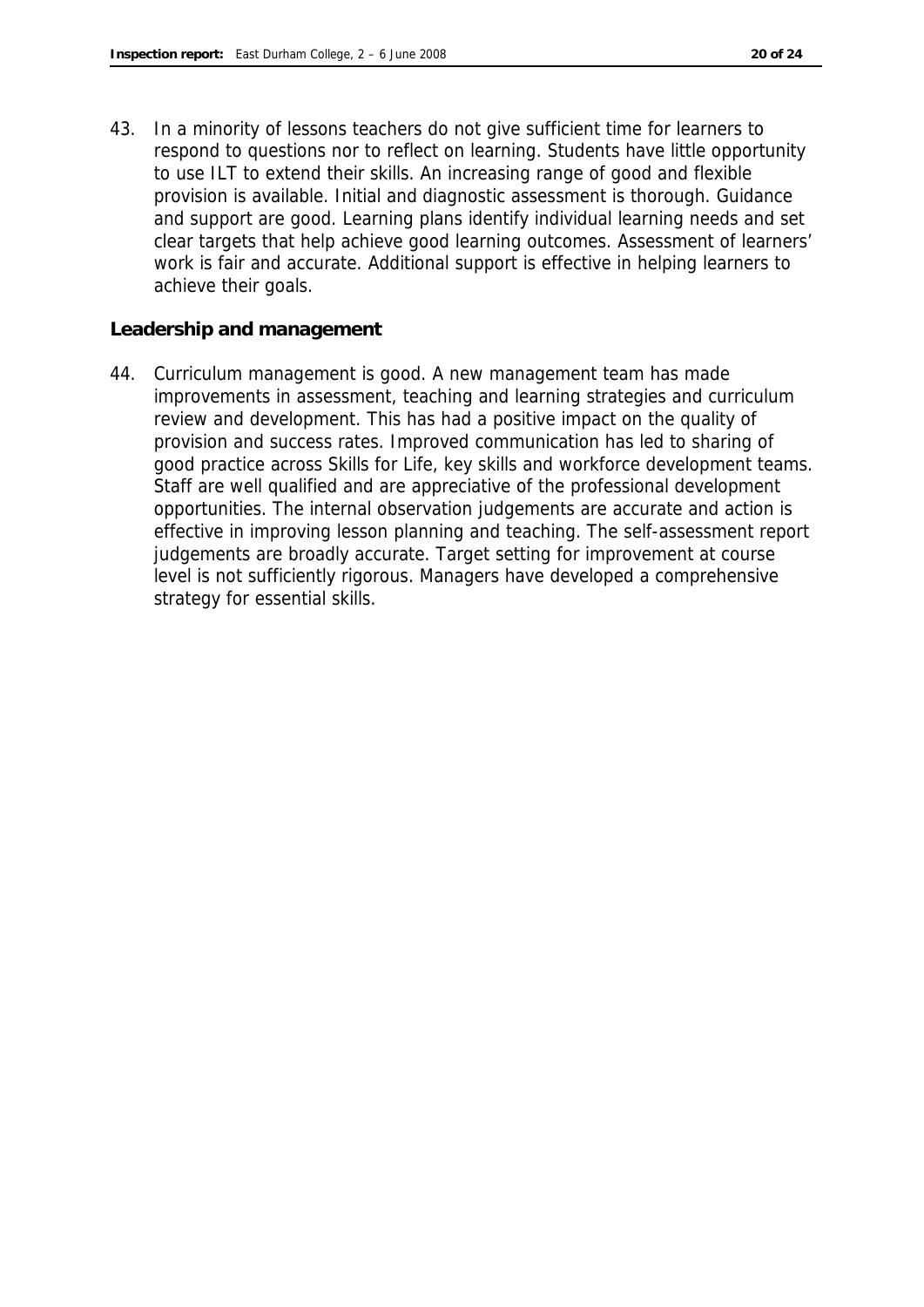## **Learners' achievement**

#### **Table 1**

Success rates on mainstream level 1 qualifications, by qualification type, expected end year and age, 2004 to 2007, compared with the national rates for colleges of a similar type.

|              |          |                  | $16 - 18$ |          |       |                  | $19+$   |            |      |
|--------------|----------|------------------|-----------|----------|-------|------------------|---------|------------|------|
| Notional     | Exp End  | Starts $-$       | College   | National | Diff  | Starts $-$       | College | National 1 | Diff |
| Level        | Year     | <b>Transfers</b> | Rate      | Rate     |       | <b>Transfers</b> | Rate    | Rate       |      |
| 1 Long       | 03/04    | 498              | 67        | 59       | 8     | 1,538            | 64      | 59         | 5    |
|              | 04/05    | 609              | 65        | 62       | 3     | 904              | 72      | 61         | 11   |
|              | 05/06    | 808              | 79        | 68       | 11    | 720              | 80      | 67         | 13   |
|              | $06/07*$ | 711              | 84        |          |       | 646              | 85      |            |      |
| <b>GNVQs</b> | 03/04    | 10               | 50        | 63       | $-13$ |                  |         |            |      |
| and          | 04/05    | 10               | 80        | 64       | 16    |                  |         |            |      |
| precursors   | 05/06    |                  |           |          |       |                  |         |            |      |
|              | $06/07*$ |                  |           |          |       |                  |         |            |      |
| <b>NVQs</b>  | 03/04    | 81               | 72        | 61       | 11    | 36               | 78      | 66         | 12   |
|              | 04/05    | 58               | 83        | 66       | 17    | 103              | 89      | 71         | 18   |
|              | 05/06    | 116              | 76        | 70       | 6     | 96               | 82      | 72         | 10   |
|              | $06/07*$ | 107              | 79        |          |       | 128              | 90      |            |      |
| Other        | 03/04    | 407              | 66        | 59       | 7     | 1,501            | 64      | 56         | 8    |
|              | 04/05    | 541              | 62        | 61       |       | 799              | 70      | 61         | 9    |
|              | 05/06    | 692              | 79        | 67       | 12    | 624              | 80      | 67         | 13   |
|              | $06/07*$ | 604              | 85        |          |       | 518              | 84      |            |      |

\* college data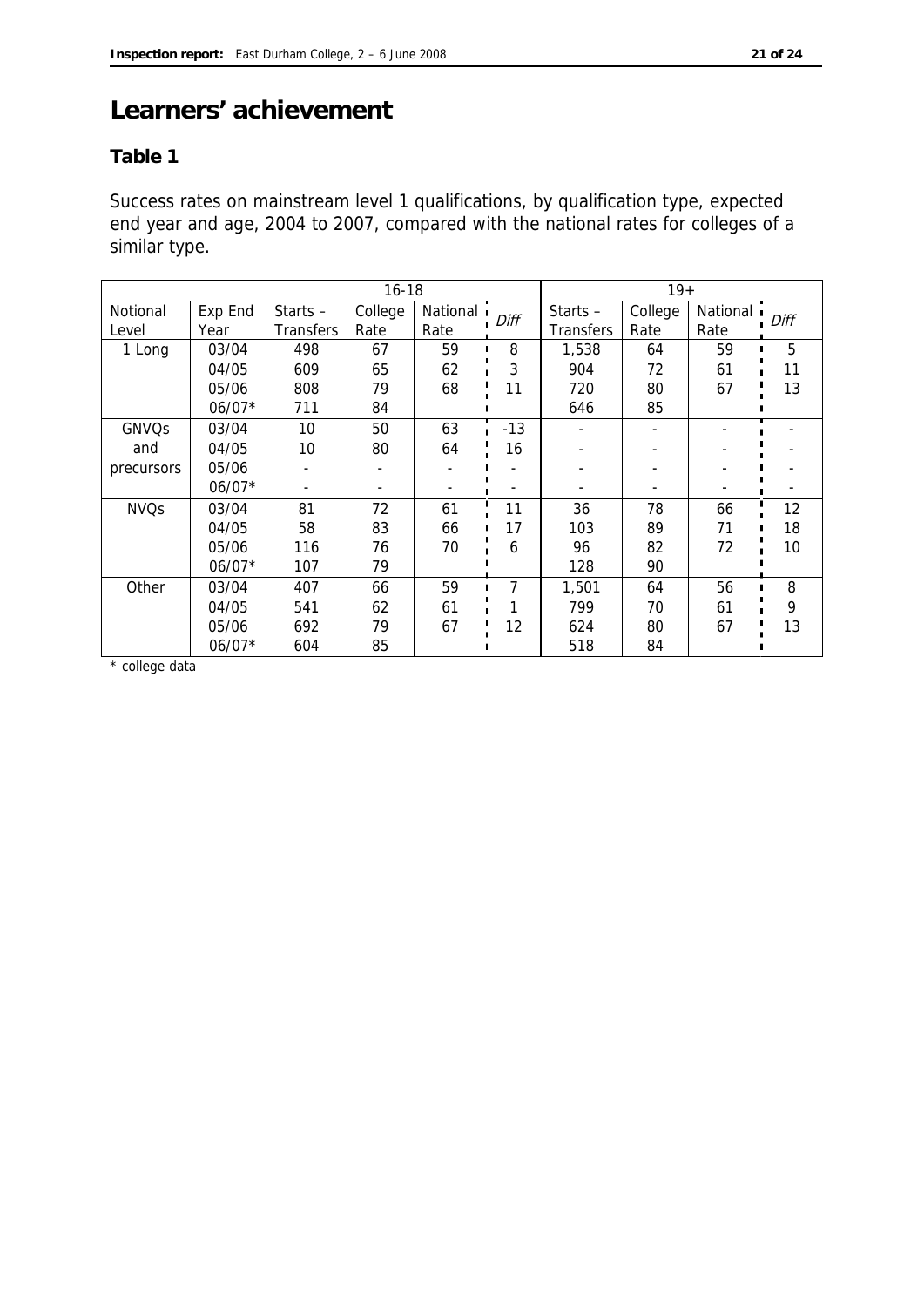#### **Table 2**

Success rates on mainstream level 2 qualifications, by qualification type, expected end year and age, 2004 to 2007, compared with the national rates for colleges of a similar type.

|                   |                 |                             | $16 - 18$       |                  |      | $19+$                          |                 |                  |          |
|-------------------|-----------------|-----------------------------|-----------------|------------------|------|--------------------------------|-----------------|------------------|----------|
| Notional<br>Level | Exp End<br>Year | Starts-<br><b>Transfers</b> | College<br>Rate | National<br>Rate | Diff | Starts $-$<br><b>Transfers</b> | College<br>Rate | National<br>Rate | Diff     |
| 2 Long            | 03/04           | 486                         | 66              | 56               | 10   | 1,308                          | 61              | 54               | 7        |
|                   | 04/05           | 453                         | 70              | 61               | 9    | 1,386                          | 70              | 60               | 10       |
|                   | 05/06           | 536                         | 77              | 65               | 12   | 1,967                          | 80              | 66               | 14       |
|                   | $06/07*$        | 432                         | 78              |                  |      | 2,030                          | 82              |                  |          |
| <b>GCSEs</b>      | 03/04           | 66                          | 54              | 63               | $-9$ | 86                             | 69              | 58               | 11       |
|                   | 04/05           | 21                          | 71              | 66               | 5    | 81                             | 54              | 63               | -9       |
|                   | 05/06           | 24                          | 75              | 69               | 6    | 27                             | 74              | 67               | 7        |
|                   | $06/07*$        | 9                           | 78              |                  |      | 20                             | 70              |                  |          |
| <b>GNVQs</b>      | 03/04           | 99                          | 80              | 59               | 21   | 42                             | 76              | 59               | 17       |
| and               | 04/05           | 63                          | 79              | 66               | 13   | 41                             | 66              | 65               |          |
| precursors        | 05/06           | 66                          | 82              | 66               | 16   | 33                             | 64              | 65               | $-1$     |
|                   | $06/07*$        | 61                          | 87              |                  |      | 29                             | 72              |                  |          |
| <b>NVQs</b>       | 03/04           | 154                         | 66              | 49               | 17   | 672                            | 65              | 54               | 11       |
|                   | 04/05           | 143                         | 73              | 56               | 17   | 824                            | 74              | 62               | 12       |
|                   | 05/06           | 168                         | 76              | 64               | 12   | 1,012                          | 82              | 69               | 13       |
|                   | $06/07*$        | 142                         | 79              |                  |      | 968                            | 82              |                  |          |
| Other             | 03/04           | 167                         | 61              | 53               | 8    | 508                            | 53              | 53               | $\Omega$ |
|                   | 04/05           | 226                         | 66              | 59               | 7    | 440                            | 65              | 58               |          |
|                   | 05/06           | 278                         | 77              | 63               | 14   | 895                            | 79              | 65               | 14       |
|                   | $06/07*$        | 220                         | 76              |                  |      | 1,013                          | 82              |                  |          |

\* college data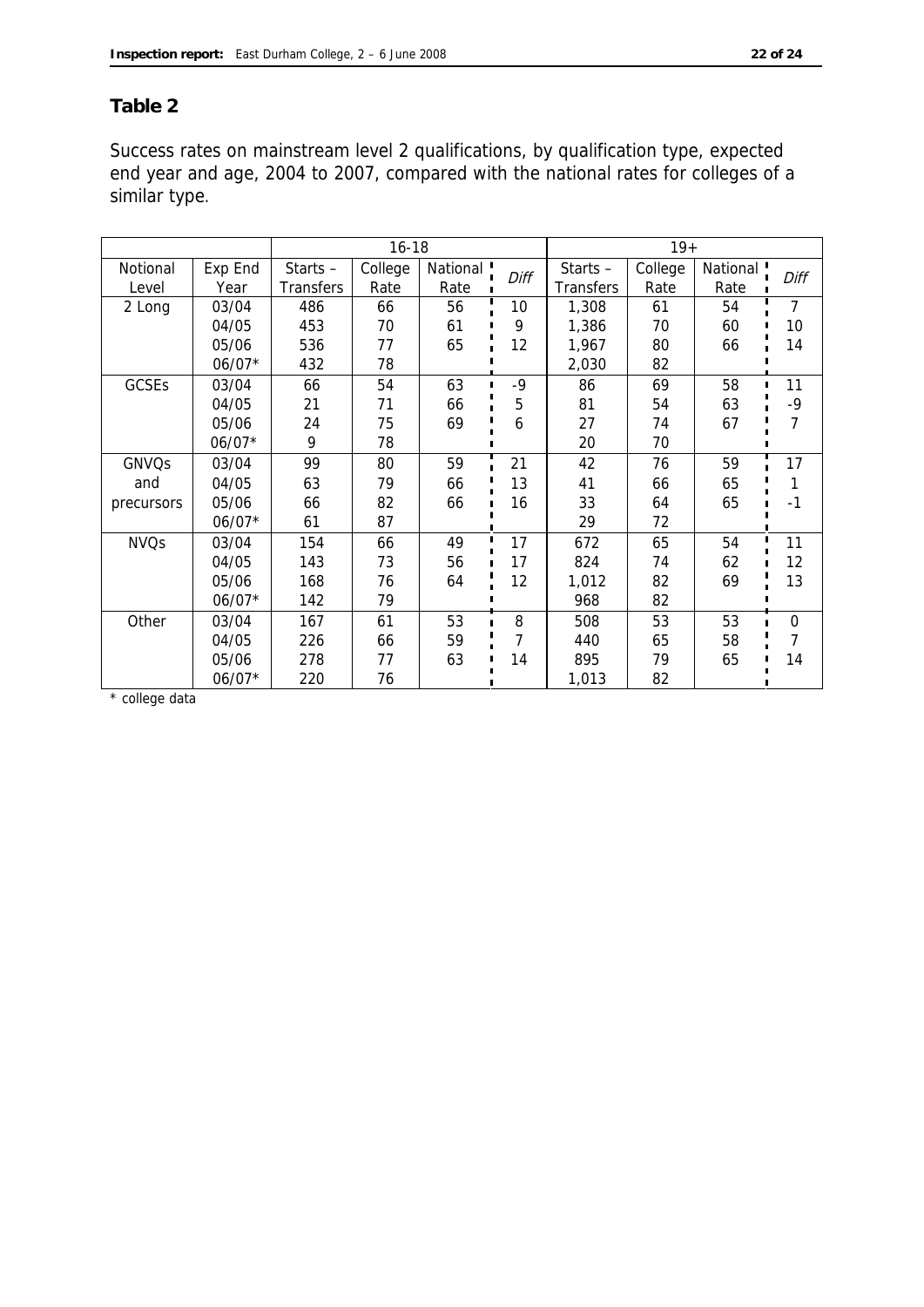#### **Table 3**

Success rates on mainstream level 3 qualifications, by qualification type, expected end year and age, 2004 to 2007, compared with the national rates for colleges of a similar type.

|                   |                    |                                | $16 - 18$       |                  |      |                                | $19+$           |                  |                |
|-------------------|--------------------|--------------------------------|-----------------|------------------|------|--------------------------------|-----------------|------------------|----------------|
| Notional<br>Level | Exp<br>End<br>Year | Starts $-$<br><b>Transfers</b> | College<br>Rate | National<br>Rate | Diff | Starts $-$<br><b>Transfers</b> | College<br>Rate | National<br>Rate | Diff           |
| 3 Long            | 03/04              | 698                            | 66              | 61               | 5    | 833                            | 67              | 53               | 14             |
|                   | 04/05              | 592                            | 70              | 65               | 5    | 866                            | 65              | 57               | 8              |
|                   | 05/06              | 487                            | 77              | 68               | 9    | 894                            | 73              | 62               | 11             |
|                   | 06/07*             | 450                            | 78              |                  |      | 854                            | 71              |                  |                |
| A/A2              | 03/04              | 160                            | 80              | 84               | $-4$ | 36                             | 61              | 69<br>п          | -8             |
| Levels            | 04/05              | 102                            | 88              | 85               | 3    | $\star\star$                   | $\star\star$    | $\star\star$     | $\star \star$  |
|                   | 05/06              | 46                             | 87              | 86               | 1    | $\star\star$                   | $\star\,\star$  | $\star\star$     | $\star\star$   |
|                   | $06/07*$           | 50                             | 80              |                  |      |                                |                 |                  |                |
| AS Levels         | 03/04              | 227                            | 65              | 60               | 5    | 38                             | 42              | 50               | $-8$           |
|                   | 04/05              | 104                            | 65              | 64               | 1    | 70                             | 37              | 53               | $-16$          |
|                   | 05/06              | 102                            | 63              | 64               | $-1$ | $\star\star$                   | $\star\star$    | $\star\star$     | $\star\,\star$ |
|                   | $06/07*$           | 41                             | 49              |                  |      | $***12$                        |                 |                  |                |
| GNVQs             | 03/04              | 106                            | 58              | 51               | 7    | 11                             | 55              | 43               | 12             |
| and               | 04/05              | 132                            | 64              | 60               | 4    |                                |                 |                  |                |
| precursors        | 05/06              | 56                             | 91              | 68               | 23   |                                |                 |                  |                |
|                   | 06/07*             | 22                             | 77              |                  |      | $\star\star$                   | $\star\star$    |                  |                |
| <b>NVQs</b>       | 03/04              | 12                             | 68              | 50               | 18   | 204                            | 64              | 49<br>П          | 15             |
|                   | 04/05              | 25                             | 60              | 54               | 6    | 204                            | 65              | 55               | 10             |
|                   | 05/06              | 29                             | 62              | 66               | $-4$ | 264                            | 74              | 65               | 9              |
|                   | $06/07*$           | 32                             | 84              |                  |      | 357                            | 76              |                  |                |
| Other             | 03/04              | 193                            | 61              | 51               | 10   | 544                            | 70              | 54               | 16             |
|                   | 04/05              | 229                            | 69              | 57               | 12   | 569                            | 68              | 57               | 11             |
|                   | 05/06              | 254                            | 79              | 62               | 17   | 597                            | 74              | 62               | 12             |
|                   | $06/07*$           | 305                            | 81              |                  |      | 477                            | 69              |                  |                |

\* college data

\*\* numbers too low to present meaningful success rates